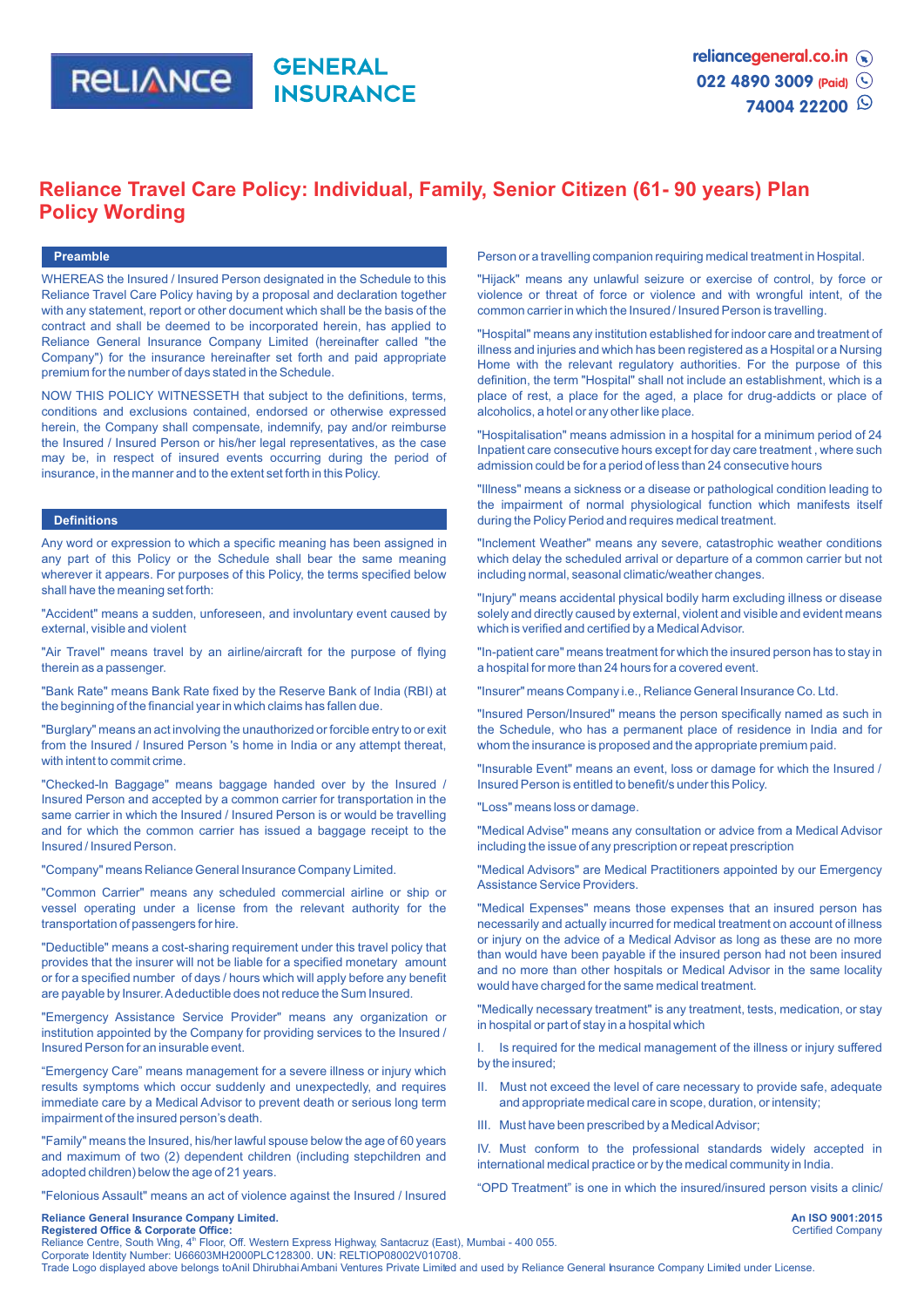hospital or associated facility like a consultation room for diagnosis and treatments based on the advice of a Medical Advisor. The Insured / Insured Person is not admitted as a day care or in-patient.

"Period of Insurance" means the period from commencement of insurance cover to the end of the insurance cover or actual trip duration or full utilization of the maximum number of travel days per trip as specified in the Schedule whichever ends earlier.

"Policy Period" means the period between the start date and the end date as specified in the Schedule to this Policy or the cancellation of this policy, whichever is earlier.

"Physician" means a person who is qualified to practice medicine or is a Surgeon or an Anesthetist and has a valid license issued by the appropriate authority for the same, provided that this person is not a member of the Insured / Insured Person's family.

"Policy" is the Company's contract of insurance with the Policyholder providing cover as detailed in this Policy Wordings, the Proposal Form, Policy Schedule ,Endorsements, if any and Annexures, and which form part of the contract and must be read together

"Policyholder" means the person who is the proposer and whose name specifically appears in the Schedule as such

"Pre-Existing Disease" means any condition, illness or injury or related condition(s) for which the Insured / Insured Person had signs or symptoms and/or were diagnosed and/or received medical advice/ treatment, within 48 months prior to the first policy under which the Insured Person was covered with us.

"Reasonable & Customary charges" means the charges for services or supplies, which are the standard charges for the specific provider and consistent with the prevailing charges in the geographical area of identical or similar services, taking into account the nature of the illness/injury involved.

"Reasonable Additional Expenses" means any expenses for meals and lodging necessarily incurred by the Insured / Insured Person as the result of a trip interruption or trip delay but does not include meals and lodging provided by the common carrier or by any other party free of charge.

"Return Destination" means the place to which the Insured / Insured Person is scheduled to return from his/her trip.

"Single Trip" means only one trip to a destination outside of the Republic of India during the policy period, the details of which are specified in the Schedule.

"Strike" means stoppage of work (a) announced, organized and sanctioned by a labor union and (b) which interferes with the normal departure and arrival of a common carrier inclusive of work slowdowns, lockouts and sickouts.

"Sum Insured" means the maximum amount of coverage, as specified in the Schedule, that the Insured / Insured Person is entitled to in respect of each benefit and as applicable under this Policy.

"Schedule" means the document attached name so and to and the forming part of this Policy mentioning the details of the Insured / Insured Person/s, the Sum Insured, the period and the limits to which benefits under the Policy are subject to.

"Terrorism/Terrorist Incident" means any actual or threatened use of force or violence directed at or causing damage, injury, harm or disruption, or the commission of an act dangerous to human life or property, against any individual, property or government, with the stated or unstated objective of pursuing economic, ethnic, nationalistic, political, racial or religious interests, whether such interests are declared or not. Robberies or other criminal acts, primarily committed for personal gain and acts arising primarily from prior personal relationships between perpetrator(s) and victim(s) shall not be considered terrorist activity. Terrorism shall also include any act, which is verified or recognized by the relevant Government as an act of terrorism.

"Travel Agent" means the Travel Agent, tour operator, or other entity from which the Insured purchases his/her Insurance Policy or travel arrangements, and includes all officers, employees, and affiliates of the Travel Agent, tour operator or other entity.

"Traveling Companion" means an individual or individuals travelling with the Insured / Insured Person, provided that, the Insured and such individual(s) are travelling to the same destination on the same dates and such individual(s) is/are also insured under this Policy. For the purpose of this definition, any individual(s) forming part of a group travelling on a tour arranged by a Travel Agent or a tour operator shall not be considered as Traveling Companion, unless the individual(s) is part of the family of the Insured / Insured Person.

"Trip" means a journey, within the Policy Period, out of the Republic of India and back, the details of which are specified in the

**Schedule** 

"Trip Duration" means a journey undertaken within Policy Period and which commences when the passenger boards the aircraft for onward overseas journey and terminates when he disembarks on return to India or the Policy Period end date whichever is earlier.

"Valuables" mean photographic, audio, video, computer and any other electronic equipment, telecommunications and electrical equipment, telescopes, binoculars, antiques, watches, jewelry, furs and articles made of precious stones and metals.

#### **Extension Period Of Insurance**

If any illness / injury during the period abroad necessitates curative treatment beyond duration of this insurance, the Company's liability to pay benefits within the scope of this Policy shall extend for a further period of 30 days insofar as it can be proved that transportation home is not possible. Emergency Assistance Service Provider must be notified immediately as soon as it is known that Insured / Insured Person is unfit to return to India. If any new illness / injury is contracted beyond duration of this Policy, treatment for the same will not be covered.

Further, in case of transportation home on the advice of Emergency Assistance Service Provider, appropriate continued treatment in India on the advice of Company/Emergency Assistance Service Provider for the same illness / injury will be covered for a maximum of 30 days beyond this period of insurance provided the illness / injury is contracted abroad within this Period of Insurance.

If Emergency Assistance Service Provider recommends that continued treatment in an Indian hospital is appropriate, this Policy shall be extended to cover medical expenses incurred in India as specified in the Medical Expenses Cover in this Policy provided that expenses will only be paid at the reasonable and customary charges for such services, and further provided that expenses will only be paid for treatment incurred within the 30 days period immediately following the first manifestation of the illness / injury during the trip.

Extension of the period of insurance is automatic for a period not exceeding 7 days and without extra charge, if necessitated by delay of public transport services beyond the control of the Insured / Insured Person.

#### **Scope Of Coverage**

The Company hereby agrees subject to the terms, conditions and exclusions herein contained or otherwise expressed, to compensate, indemnify, pay and / or reimburse in manner provided in this Policy, benefits to the Insured / Insured Person for loss or damage described hereunder up to the limit of Sum Insured as specified in the Schedule to the Policy.

# **Benefit 1- Medical Expenses Including Transportation, Evacuation And Repatriation Of Mortal Remains**

The Company shall pay or reimburse to the Insured / Insured Person expenses incurred for availing immediate emergency medical assistance required on account of any illness / injury sustained or contracted whilst on a trip but not exceeding the Sum Insured as specified in the Schedule. The deductible in respect of this benefit will be applicable for each separate claim, and shall be of an amount as specified in the Schedule.

# What it covers

In the event, the Insured / Insured Person shall contract any illness or injury during the period of insurance and if such illness or injury shall upon the written medical advice of a Medical Practitioner/Physician require any such Insured / Insured Person, to incur hospitalisation within the period of insurance at any Hospital, for the medically necessary treatment of the Insured / Insured Person, then the Company will indemnify the Insured / Insured Person, for the amount of such medical expenses, which should be reasonable & customary charges, and are incurred by or on behalf of such Insured / Insured Person for in manner, for the period and to the extent of the Sum Insured as specified in this Policy. The company's total liability in aggregate for all claims paid under the policy shall not exceed the Sum Insured.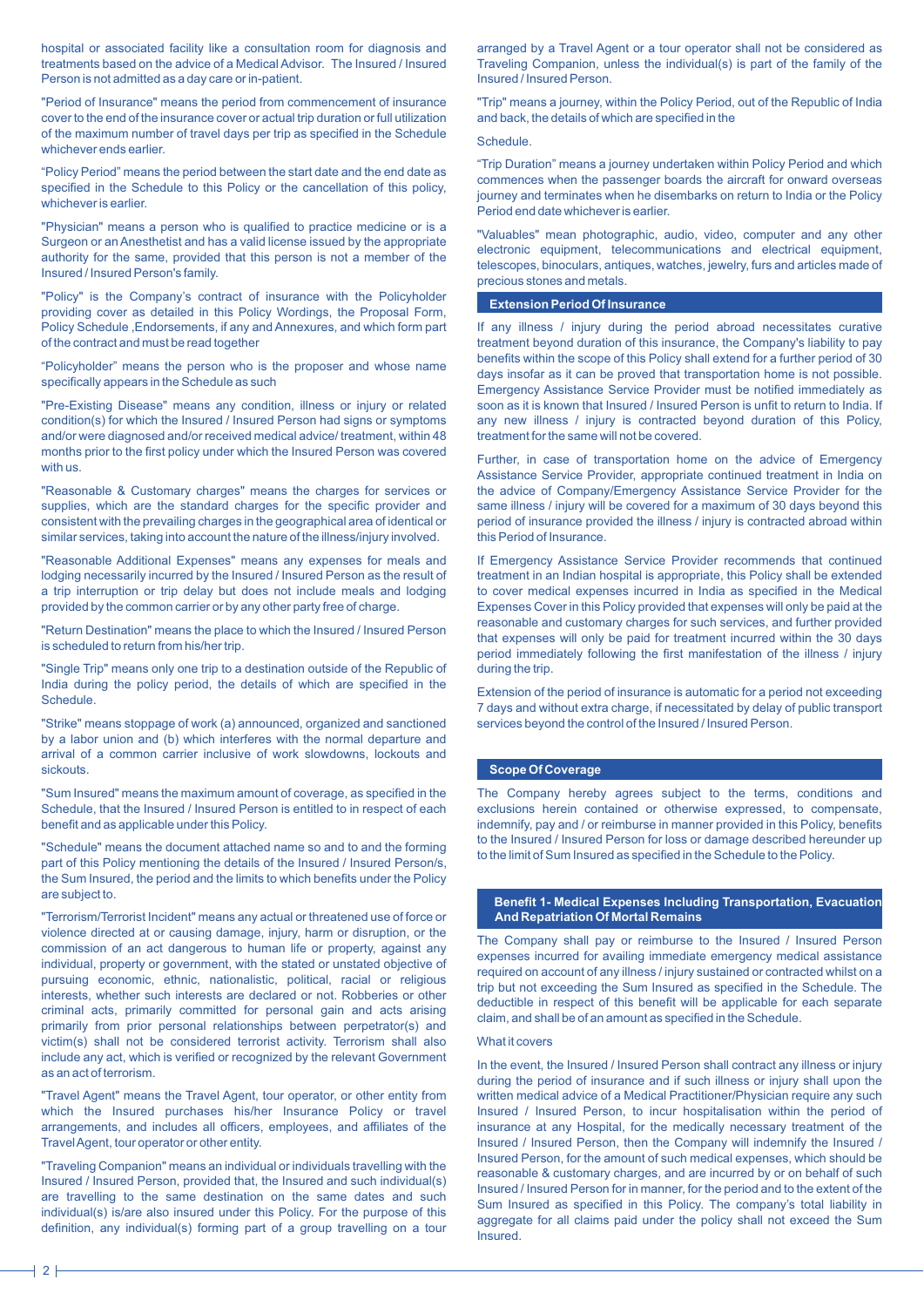- 1. Out-patient treatment, provided, the same is critical and cannot be deferred till the Insured / Insured Person's return to the Republic of India.
- 2. In-patient treatment in a local hospital at the place the Insured / Insured Person is staying at the time of occurrence of an insurable event or at the nearest Hospital.
- 3. Medical aid that is prescribed by a Physician as necessary part of the treatment for broken limbs or injuries (e.g. plaster casts, bandages and walking aids).
- 4. Radiotherapy, heat therapy or photo therapy and other such treatment prescribed by a Physician.
- 5. X-Ray, diagnostic tests and all reasonable costs towards diagnostic methods and treatment of all illness / injury provided these pertain to the diagnosed illness / injury due to which hospitalisation was deemed necessary.
- 6. Cost of transportation, including necessary medical care en-route, by recognized medical service providers for medical attention at the nearest Hospital or by the nearest Physician.
- 7. Cost of being transferred to a special clinic if this is medically necessary and prescribed by a Physician.
- 8. Life saving unforeseen emergency measures provided to the Insured / Insured Person by the Physician for hospitalization arising out of a preexisting disease. The treatment for these emergency measures would be paid till the Insured / Insured Person becomes medically stable. All further medical cost to maintain medically stable or to prevent the onset of acute pain would have borne by the Insured / Insured Person.
- 9. Transportation
	- i) the extra costs of medically necessary treatment and prescribed transportation from the foreign country to the Insured / Insured Person's permanent place of residence or the nearest Hospitalin the event that it is not possible to guarantee adequate m e d i c a l l y necessary treatment within a reasonable distance of the Insured / Insured Person's current location and consequently his health would be in jeopardy;
	- ii) the additional extra costs for an accompanying person if it is medically necessary treatment that the Insured / Insured Person be accompanied in this way; this might be a physician, nurse, relative, friend or colleague;
	- iii) in the event of death, the extra costs of transporting the mortal remains of the deceased Insured / Insured Person back home or the extra costs required for burial at the place of death abroad up to the limit as specified in the Schedule;
	- iv) If the Insured / Insured Person is required to be transported from a medical point of view, it shall be the decision of Emergency Assistance Service Provider whether the Insured / Insured Person is to be repatriated to India or not.

The extra costs under "Transportation" above are:

- in the event of transportation home, the additional costs arising for the return journey home as a consequence of the insured event;
- u in the event of death, the costs which exceed those that would normally arise if the Insured / Insured Person had died in India.
- 10. Repatriation of Mortal Remains:

In the event of the death of the Insured / Insured Person due to an insurable event in terms of this Policy, the Company shall pay or reimburse the costs of transporting the mortal remains of the deceased Insured / Insured back to the Republic of India or, up to an equivalent amount, for a local burial or cremation in the country where the death occurred, subject to the maximum limit as specified in the Schedule.

The deductible in respect of this benefit will be applicable for each separate claim, and shall be of an amount as specified in the Schedule.

# What Benefit 1 does not cover

The Company shall not be liable to make any payment under this benefit in connection with or in respect of any expenses whatsoever incurred by the Insured / Insured Person for:

- 1. Medical treatment abroad if that is the sole reason or one of the reasons for temporary stay abroad.
- 2. Any pre-existing disease.
- 3. Treatment which could reasonably be delayed until the Insured/Insured Person's return to the Republic of India. The question of what can or what cannot be reasonably delayed will be decided jointly by the treating Physician and the Emergency Assistance Service Provider.
- 4. Treatment of orthopaedic, degenerative, oncological diseases, unless the medical assistance provided abroad involves unforeseen emergency measures to save the Insured / Insured Person's life or measures solely designed to relieve acute pain in any case excluding chemotherapy or radiotherapy expenses.
- 5. Charges in excess of reasonable and customary charges incurred on account of an insurable event as per the determination by the Emergency Assistance Service Provider.
- 6. Expenses incurred in connection with cancer treatment, unless the medical assistance provided abroad involves unforeseen emergency measures to save the Insured / Insured Person's life or measures solely designed to relieve acute pain.
- 7. Treatment relating to the removal of physical flaws or anomalies (cosmetic treatment or 'plastic' surgery in any form or manner).
- 8. Expenses incurred in connection with rest or recuperation at a spa or health resort, sanatorium, convalescence home or similar institution.
- 9. Expenses related to mental or psychiatric disorders.
- 10. Pregnancy, childbirth and any consequences thereof unless the medical assistance provided abroad involves unforeseen emergency measures to save the Insured / Insured Person's or the child's life in the event of acute complications, provided that the Insured / Insured Person has not completed the age of 38 years and 30th week of the pregnancy is not yet completed.
- 11. Medical treatment of typical symptoms suffered during pregnancy and their consequences, including changes in other chronic conditions as a result of pregnancy.
- 12. Any medical check-ups during pregnancy or treatment of the pregnancy.
- 13. Rehabilitation and/or physiotherapy or the costs of prostheses/ prosthetics (artificial limbs) etc.
- 14. Any exclusion mentioned in the 'General Exclusions' section of this Policy.

# **Benefit 2 - Dental Treatment**

# What it covers

The Company shall pay or reimburse to the Insured / Insured Person expenses incurred on acute anesthetic treatment of a natural tooth or teeth during a trip but not exceeding the Sum Insured as specified in the Schedule. The deductible in respect of this benefit will be applicable for each separate claim, and shall be of an amount as specified in the Schedule. Dental care rendered which is medically necessary as a result of an accident during the period of insurance shall also be covered, subject to the limit of cover and deductible as specified in the Schedule.

### What it does not cover

The Company shall not be liable to make any payment under this benefit in connection with or in respect of any expenses whatsoever incurred by the Insured / Insured Person for:

- 1. Medical treatment abroad if that is the sole reason or one of the reasons for temporary stay abroad.
- 2. Any pre-existing disease.
- 3. Treatment, which could reasonably be delayed until the Insured/ Insured Person's return to the Republic of India. The question of what can or what cannot be reasonably delayed will be decided jointly by the treating Dentist and the Emergency Assistance Service Provider.
- 4. Treatment of orthopaedic, degenerative or oncological diseases, unless the medical assistance provided abroad involves unforeseen emergency measures to save the Insured / Insured Person's life or measures solely designed to relieve acute pain in any case excluding chemotherapy or radiotherapy expenses
- 5. Charges in excess of reasonable and customary charges as per the determination by the Emergency Assistance Service Provider.
- 6. Expenses incurred in connection with cancer treatment, unless the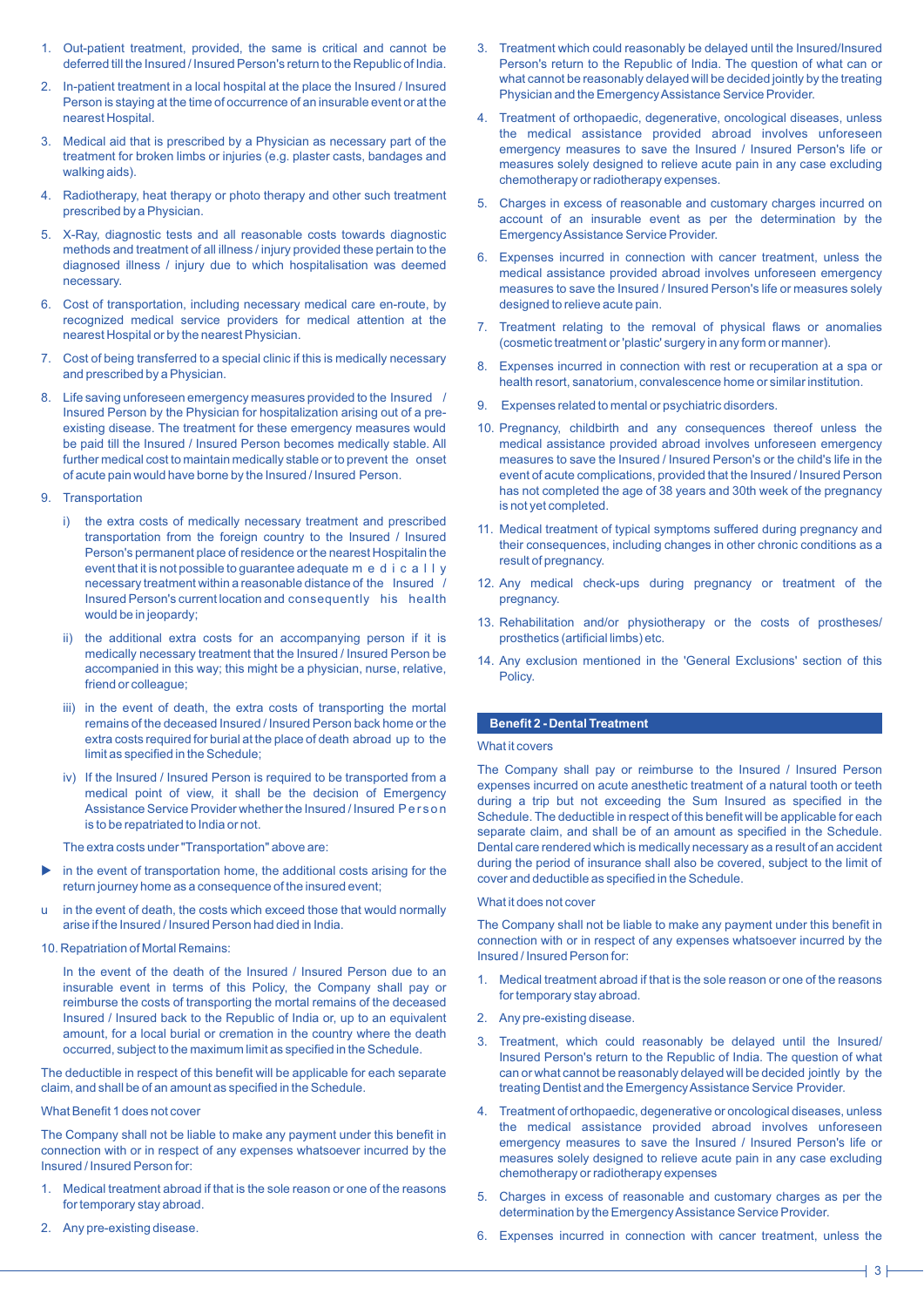medical assistance provided abroad involves unforeseen emergency measures to relieve acute pain.

- 7. Treatment relating to the removal of physical flaws or anomalies (cosmetic treatment or 'plastic' surgery in any form or manner).
- 8. Expenses incurred in connection with rest or recuperation at a spa or health resort, sanatorium, convalescence home or similar institution.
- 9. Any exclusion mentioned in the 'General Exclusions' section of this Policy.

# **Benefit 3 - Loss Of Passport**

# What it covers

IIn the event, the passport belonging to the Insured / Insured Person is lost, the Company will reimburse the Insured / Insured Person actual expenses necessarily and reasonably incurred in connection with obtaining a duplicate or fresh passport during a trip but not exceeding the Sum Insured as specified in the Schedule. The deductible in respect of this benefit will be applicable for each separate claim, and shall be of an amount as specified in the Schedule.

#### What it does not cover

The Company shall not be liable to make any payment under this benefit in connection with or in respect of any expenses whatsoever incurred by the Insured / Insured Person for:

- 1. Loss of the passport due to delay or confiscation or detention by the customs, police or public authorities.
- 2. Loss of the passport due to theft unless it has been reported to the police within 24 hours of the Insured / Insured Person becoming aware of the theft and a written police report being obtained in that regard.
- 3. Loss of the passport due to it being left unattended or forgotten by the Insured / Insured Person in a public place or public transport, hotel or apartment.
- 4. Loss or theft of the passport from a private place or from a private vehicle, unless it was located in a locked hotel room, apartment or locked vehicle, and forcible and violent entry was used to gain access to it.
- 5. Any exclusion mentioned in the 'General Exclusions' section of this Policy.

# **Benefit 4 - Total Loss Of Checked In Baggage**

# What it covers

The Company shall compensate the Insured / Insured Person for the total loss of checked-in baggage on a trip. The cover is limited to the travel destinations specified in the main travel ticket from the Republic of India and return trip back to India. All halts and via destinations included in this main travel ticket will be covered under this benefit. The compensation will be limited to the Sum Insured as specified in the Schedule.

The deductible in respect of this benefit will be applicable for each separate claim, and shall be of an amount as specified in the Schedule.

#### What it does not cover

The Company shall not be liable to make any payment under this benefit in connection with or in respect of any expenses whatsoever incurred by the Insured / Insured Person for:

- 1. Valuables and money, all kinds of securities and tickets/passes or any other item not declared to, and agreed to by, the Company.
- 2. Loss of property unless a Property Irregularity Report or other report usually issued by common carriers in the event of loss of checked-in baggage has been procured and submitted to the Company.
- 3. Any partial loss of the items contained within the checked-in baggage.
- 4. Items contained within the checked-in baggage, which are valued in excess of US \$ 100 without appropriate proof of ownership.
- 5. Losses arising from any delay, detention, confiscation by customs officials or other public authorities.
- 6. Loss due to complete/partial damage of the checked-in baggage.
- 7. Any checked-in baggage loss in the Republic of India.
- 8. Any exclusion mentioned in the 'General Exclusions' section of this Policy.

### Special Conditions

1. The Company will compensate the Insured / Insured Person for the market value of checked-in baggage in the event of total and complete loss of such checked-in baggage caused by a common carrier up to the limits as specified in the Schedule provided that:

a. Maximum amount payable per checked-in baggage, in case more than one bag has been checked-in, is 50 % of the applicable Sum Insured. In case of only one bag being checked-in, the amount payable is 100% of the applicable Sum Insured.

b. Insured has provided all reports, documents and other details concerning the loss to the Emergency Assistance Service Provider.For the purposes of this benefit, "market value" is the sum required to purchase new items of the same kind and quality less an amount representing wear and tear, usage, etc. at the time of loss.

- 2. In the event that the Company makes any payment under this benefit, it is a condition of such payment that any recovery from any common carrier by the Insured / Insured Person, or on behalf of the Insured/ Insured Person, under the terms of the Convention for the Unification of Certain Rules Relating to International Carriage by Air, 1929 ("Warsaw Convention") shall become the property of the Company.
- 3. The amount payable in respect of any one article, pair or set is limited to the amount as specified in the Schedule.
- 4. In the event of loss of baggage whilst in the custody of an airline, a Property Irregularity Report (PIR) must be obtained from the airline immediately upon discovery of the loss which must be submitted to the Emergency Assistance Service Provider.
- 5. No partial loss or damage shall become payable. However, total loss or damage of individual unit(s) of baggage shall not be construed as falling within this Special Condition.

# **Benefit 5 - Delay Of Checked In Baggage**

# What it covers

The Company shall pay or reimburse the Insured / Insured Person for the delay in transportation of checked-in baggage during a trip. Cover is limited to the travel destinations specified in the main travel ticket from India and return trip back to India. All halts and via destinations included in this main travel ticket will be considered for payment under this benefit. The compensation will not exceed the Sum Insured as specified in the Schedule. The deductible in respect of this benefit will be applicable for each separate claim, and shall be of an amount as specified in the Schedule.

### What it does not cover

The Company shall not be liable to make any payment under this benefit in connection with or in respect of any expenses whatsoever incurred by the Insured / Insured Person for:

- Valuables and money, all kinds of securities and tickets/passes or any other item(s) not declared to, and agreed to by, the Company.
- 2. Loss of property unless a Property Irregularity Report or other report usually issued by carriers in the event of loss of checked-in baggage has been procured and submitted to the Company.
- 3. Any partial loss of the items contained within the checked-in baggage.
- 4. Items contained within the checked-in baggage, which are valued in excess of US \$ 100 without appropriate proof of ownership.
- 5. Losses arising from any delay, detention, confiscation by customs fficials or other public authorities.
- 6. Loss due to complete/partial damage of the checked- in baggage.
- 7. Any checked-in baggage delay on the inbound sector to the Republic of India.
- 8. Any exclusion mentioned in the 'General Exclusions' section of this Policy.

#### Special Conditions

1. The Company will pay or reimburse costs of necessary emergency purchases of toiletries, medication and clothing in the event of the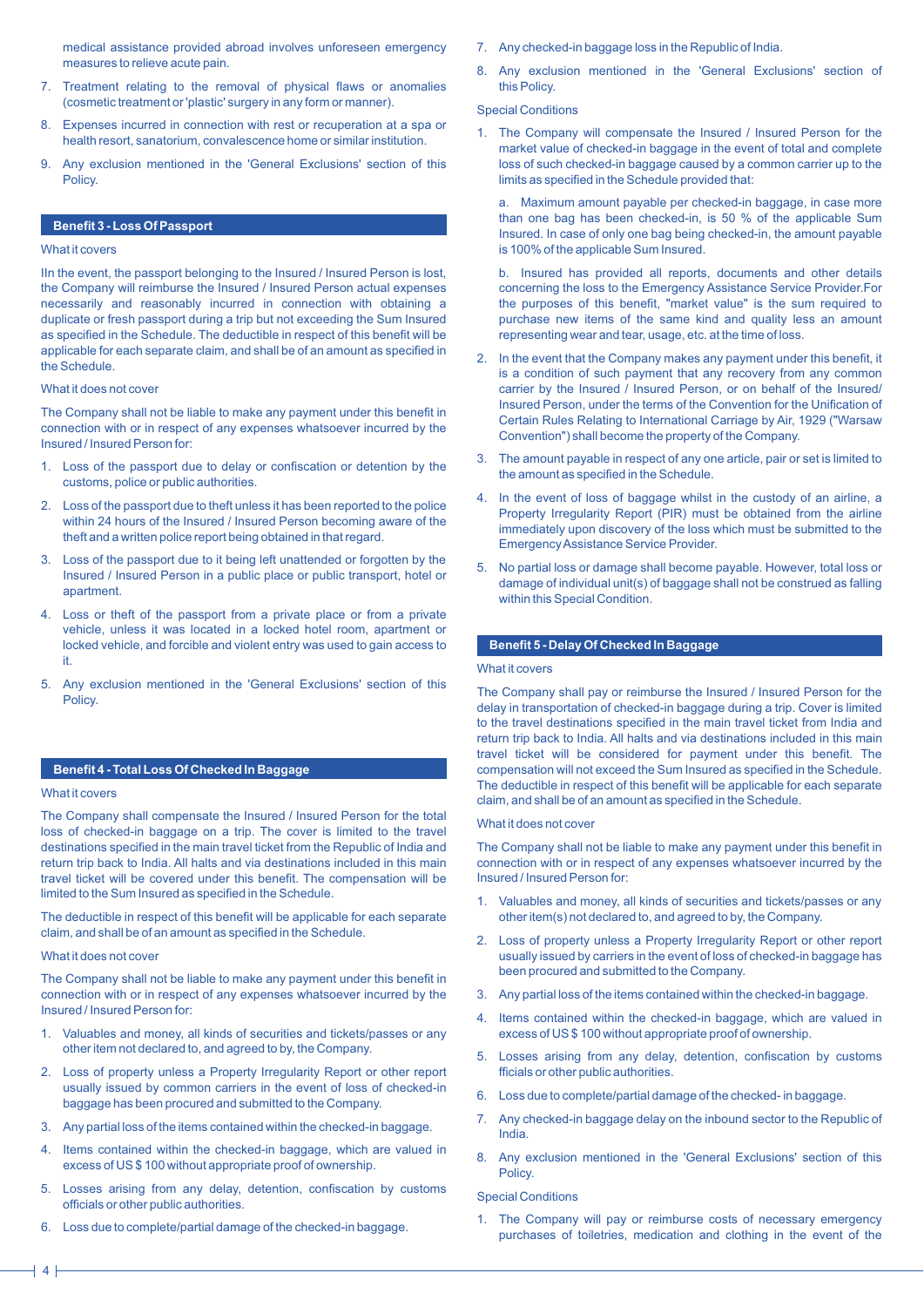Insured / Insured Person suffering delay of his/her checked-in baggage while being transported during the trip, provided that:

- a. The delay of checked-in baggage is more than 12 hours from the actual arrival time of the common carrier at thedestination and relates to delivery of baggage that has been checked in by the common carrier.
- b. Insured / Insured Person provides the Company with written proof of delay from the common carrier.
- c. Insured / Insured Person provides the Company with the receipts for the necessary emergency purchases of toiletries, medication and clothing that he/she needed to buy.

Note: In the event that claim(s) is submitted for total loss of checked-in baggage as well as temporary delay of checked-in baggage, the higher of the claim(s) shall be payable by the Company in respect of the same item(s) of checked-in baggage during any one period of insurance.

2. In the event that the Company makes any payment or reimbursement under this benefit, it is a condition of such payment that any recovery from any common carrier by the Insured/ Insured Person, or on behalf of the Insured / Insured Person, under the terms of the Convention for the Unification of Certain Rules Relating to International Carriage by Air, 1929 ("Warsaw Convention") shall become the property of the Company.

#### **Benefit 6 - Personal Accident**

# What it covers

The Company shall compensate the Insured / Insured Person or their legal heir as the case may be, for any injury (whilst on a trip covered by this Policy) solely and directly caused by accident occurring during the period of insurance resulting in permanent disablement or death within 12(twelve) calendar months of occurrence of such injury. The Sum Insured as specified in the Schedule shall be the limit per person per Policy period payable only on the Insured / Insured Person's return to India and in Indian currency. The Sum Insured shall be the maximum liability of the Company under this benefit. Subject to the above, the Company shall pay to the Insured / Insured Person the sum or sums as set forth in the Table of Benefits given alongside:

| <b>Table of Benefit</b>                                                                                                                                                                                                                                      | Percentage of<br>Sum Insured as |  |
|--------------------------------------------------------------------------------------------------------------------------------------------------------------------------------------------------------------------------------------------------------------|---------------------------------|--|
|                                                                                                                                                                                                                                                              | per Schedule                    |  |
| 1. Death                                                                                                                                                                                                                                                     | 100%                            |  |
| $\mathcal{P}_{\cdot}$<br>Total and irrecoverable loss of                                                                                                                                                                                                     |                                 |  |
| Sight of both eyes or of the actual loss by physical<br>i)<br>separation of the two entire hands or two entire feet<br>or one entire hand and one entire foot or of such loss<br>of sight of one eye and such loss of one entire hand<br>or one entire foot. | 100%                            |  |
| ii) Use of two hands or of two feet or of one hand and<br>one foot or of such loss of sight of one eye and such<br>loss of use of one hand or one foot.                                                                                                      | 100%                            |  |
| 3. Total and irrecoverable loss of                                                                                                                                                                                                                           |                                 |  |
| i).<br>The sight of one eye or the actual loss by physical<br>separation of one entire hand or one entire foot.                                                                                                                                              | 50%                             |  |
| ii) Use of a hand or a foot without physical separation                                                                                                                                                                                                      | 50%                             |  |
| For the purpose of items 2 and 3 above, this shall mean separation at or<br>above wrist and/or of the foot at or above ankle, respectively.                                                                                                                  |                                 |  |
| Total and irrecoverable loss of various parts as<br>4<br>given below:                                                                                                                                                                                        |                                 |  |
| 5. Loss or Inability to function of (with the respective<br>% of CSI)                                                                                                                                                                                        |                                 |  |
| a. An arm at the shoulder joint                                                                                                                                                                                                                              | 70%                             |  |
| b. An arm to a point above the elbow joint                                                                                                                                                                                                                   | 65%                             |  |
| c. An arm below the elbow joint                                                                                                                                                                                                                              | 60%                             |  |
| d. A hand at the wrist                                                                                                                                                                                                                                       | 55%                             |  |
| e. A thumb                                                                                                                                                                                                                                                   | 20%                             |  |
| f. An index finger                                                                                                                                                                                                                                           | 10%                             |  |
| g. Any other finger                                                                                                                                                                                                                                          | 5%                              |  |
| h. A leg above the center of the femur                                                                                                                                                                                                                       | 70%                             |  |

| i. A leg up to a joint below the femur                                                                                                                                   | 65%  |  |
|--------------------------------------------------------------------------------------------------------------------------------------------------------------------------|------|--|
| j. A leg to a point below the knee                                                                                                                                       | 50%  |  |
| k. A leg up to the center of the tibia                                                                                                                                   | 45%  |  |
| I. A foot at the ankle                                                                                                                                                   | 40%  |  |
| m. A big toe                                                                                                                                                             | 5%   |  |
| n. Some other toe                                                                                                                                                        | 2%   |  |
| o. An eye                                                                                                                                                                | 50%  |  |
| p. Hearing in one ear                                                                                                                                                    | 30%  |  |
| g. Sense of smell                                                                                                                                                        | 10%  |  |
| r. Sense of taste                                                                                                                                                        | 5%   |  |
| Any other permanent partial disablement - Percentage as assessed by a<br>panel doctor                                                                                    |      |  |
| 5. Permanent total and absolute disablement<br>disabling the Insured / Insured Person from engaging in<br>any employment or occupation of any description<br>whatsoever. | 100% |  |

- The disablement occurs within one year of the accident.
- The disablement must be confirmed and claimed for prior to the expiry of a period of 3 months since occurrence of the disablement

Notwithstanding anything contained in this Policy, the Company shall not be liable for compensation under more than one of the clauses (1) to (5) in the Table of Benefits hereinabove, in the same period of disablement of the Insured / Insured Person.

What it does not cover

The Company shall not be liable to make any payment under this benefit in respect of the following:

- 1. Accidents due to mental disorders or disturbances of consciousness, strokes, fits or convulsions which affect the entire body and pathological disturbances caused by the mental reaction to the same.
- 2. Damage to health caused by curative measures, radiation, infection, poisoning except where these arise from an accident.
- 3. Any payment under this benefit whereby the Company's liability would exceed the sum payable in the event of death.
- 4. Any other claim after a claim for death has been admitted by the Company and becomes payable.
- 5. Any claim which arises out of an accident connected with the operation of an aircraft or which occurs during parachuting except when the Insured / Insured Person is flying as a passenger on a multi engine, commercial aircraft.
- 6. Payment of compensation in respect of death, injury or disablement of the Insured / Insured Person (i) from intentional self injury, suicide or attempted suicide, (ii) whilst under the influence of intoxication, liquor or drugs, (iii) directly or indirectly, caused by venereal diseases, AIDS or insanity, (iv) whilst engaging in aviation or ballooning whilst mounting into, dismounting from or travelling in any aircraft or balloon other than as a passenger (fare paying or otherwise) in any duly licensed standard type of aircraft anywhere in the world (v) arising or resulting from the Insured / Insured Person committing any breach of law with or without criminal intent.
- 7. Death or disablement resulting, directly or indirectly, caused by, contributed to or aggravated or prolonged by childbirth or pregnancy or in consequence thereof, venereal disease or infirmity.
- 8. Payment of compensation in respect of death, injury or disablement of the Insured / Insured Person due to or arising out of or directly or indirectly connected with or traceable to war, invasion, act of foreign enemy, hostilities (whether war be declared or not), civil war, rebellion, revolution, insurrection, mutiny, military or usurped power, seizure, capture, arrests, restraints and detainments of all Kings, Princes and people of whatsoever nation, condition or quality.
- 9. Payment of compensation in respect of, death of, or bodily injury or illness to the Insured / Insured Person directly or indirectly caused by or contributed to by or arising from –
	- ionizing radiation or contamination by radioactivity from any nuclear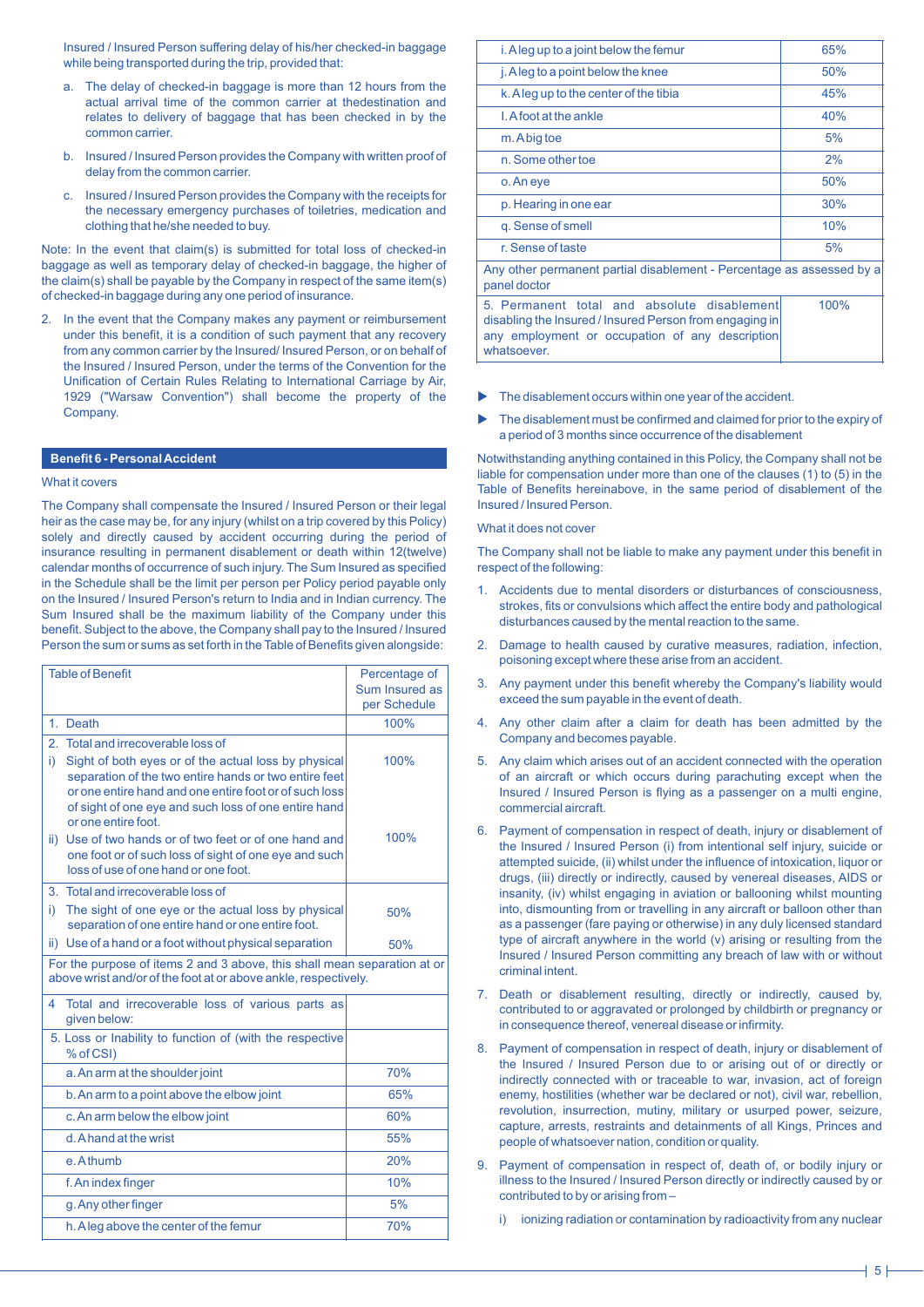fuel or from any nuclear waste or from the combustion of nuclear fuel and for the purposes hereof, combustion shall include any selfsustaining process of nuclear fission;

- ii) nuclear weapons material.
- 10. Any exclusion mentioned in the 'General Exclusions' section of this Policy.

Special Conditions

- 1. In the event of partial loss or impairment of the function of one of the above parts of the body or senses, the appropriate proportion of the percentage stated in the Table of Benefits will be considered for payment.
- 2. If the accident impairs a number of physical or mental functions, the degree of disablement given in the Table of Benefits will be added together, but the amount payable shall not exceed 100% of the Sum Insured specified in the Schedule.
- 3. If the accident affects parts of the body or senses whose loss or inability to function is not dealt with above, the governing factor in determining the benefit amount in such a case will be the degree to which the normal physical or mental capabilities are impaired, solely from a medical point of view, as ascertained by Panel Doctor of the Emergency Assistance Service Provider.
- 4. If the accident affects any physical or mental function, which was already impaired beforehand, a deduction will be made equal in amount for this prior disablement.
- 5. If the Insured / Insured person dies for a reason unconnected with the accident within a year of the accident for whatever reason, and if a claim for disablement payment had arisen, then the payment will be made in accordance with the degree of disablement which would have been expected to exist from the findings of the last medical examination made.
- 6. In the event of permanent disablement, the Insured / Insured Person will be under obligation:
	- a. To have himself/herself examined by the Panel Doctors appointed by the Company / Emergency Assistance Service Provider and the Company will pay the costs involved thereof.
	- b. To authorize doctors providing treatment or giving expert opinion and any other authority to supply the Company any information that may be required on the condition of the Insured / Insured Person.

If the above obligations are not met with due to whatsoever reason, the Company shall be relieved of its liability to compensate under this benefit.

# **Benefit 7 - Accidental Death – Common Carrier**

#### What it covers

The Company shall compensate the Insured / Insured Person or their legal heir as the case may be, for any injury (whilst on a trip covered by this Policy) solely and directly caused by an accident occurring during the period of insurance resulting in death within 12(twelve) calendar months of occurrence of such injury while riding as a passenger (but not as a pilot, operator or member of the crew) in or on, boarding or alighting from any common carrier provided that, this benefit shall not apply while the Insured / Insured Person is riding in or on, or boarding or alighting from, any civilian aircraft that does not hold a current and valid Airworthiness Certificate and / or is piloted by a person who does not hold a current and valid certificate of competency of a rating authorizing him to pilot such aircraft.

The term "Airworthiness certificate" used in this benefit shall mean the standard worthiness Certificate issued by the aviation agency or the governmental authority having jurisdiction over civil aviation in the country of its registry.

# **Benefit 8 - Personal Liability**

#### What it covers

The Company will indemnify the Insured / Insured Person in the event the Insured / Insured Person becomes legally liable to a third party under law for an incident which results in death, injury or damage to the health of such

third party or damage to his/her properties, but not exceeding the Sum Insured as specified in the Schedule and provided the incident occurs during the period of insurance and whilst on a trip.

# What it does not cover

The Company shall not be liable to make any payment under this benefit in respect of the following:

- 1. Any claim arising from Insured / Insured Person's contractual liability or through promises made by the Insured / Insured Person.
- 2. Any claim of personal liability of the Insured / Insured Person towards his/her family, relations and travelling companions, whether personal or official.
- 3. Any claim resulting from transmission of an illness or disease by the Insured / Insured Person.
- 4. Any claim or damage resulting from professional activities involving the Insured / Insured Person.
- 5. Any claim for liability arising, directly or indirectly, from or due to:
	- a. The possession of animals, birds, reptiles, insects, etc. and their byproducts like skin, hair, feathers, horns, fur, ivory, bones, eggs, etc.
	- b. The ownership or possession of vehicles, aircrafts, water crafts, or activities of the Insured / Insured Person involving parachuting, hand-gliding, hot air ballooning or use of firearms.
	- c. Any willful, malicious or unlawful act.
	- d. Insanity, the use of any alcohol/ drugs (except as medically prescribed) or drug addiction.
	- e. Any supply of goods or services on the part of the Insured/ Insured Person.
	- f. Any ownership or occupation of land or buildings other than the occupation of any temporary residence.
- 6. Any exclusion mentioned in the 'General Exclusions' section of this Policy.

#### Special Conditions

- 1. The Company shall be responsible for contesting unjustified claims against the Insured / Insured Person and providing indemnity for damages, which the Insured / Insured Person has to pay. For indemnity to be provided against damages, the damages must be payable under an acceptance of liability given or approved by the Company or under a judicial decision rendered by a Court of law.
- 2. If there is a legal action in process against the Insured / Insured Person over a personal liability issue, the Company may conduct the legal action, including appointment of legal counsel, at the Company's expense in the name of the Insured / Insured Person at the Company's sole discretion.
- 3. The Company will have the right, but in no case the obligation, to take over and conduct in the name of the Insured / Insured Person the defense of any claim and will have full discretion in the conduct of any proceedings and in the settlement of any claim and having taken over the defense of any claim, the Company may relinquish the same.
- 4. In the event the Company, in its sole discretion, chooses to exercise its right in pursuance of this condition, no action taken by the Company in the exercise of such right will serve to modify or expand in any manner, what the Company's liability or obligations under this Policy would have otherwise been had it not exercised its rights under this Special Conditions.

# **Benefit 9 - Daily Allowance In Case Of Hospitalization**

#### What it covers

In the event of hospitalisation of the Insured / Insured Person for more than two consecutive days due to a illness or injury sustained or contracted within the period of insurance whilst on the trip for which a claim is admissible under this policy, the Company will pay to the Insured / Insured Person a daily allowance as specified in the Schedule.

This benefit can be claimed only once during the Policy period.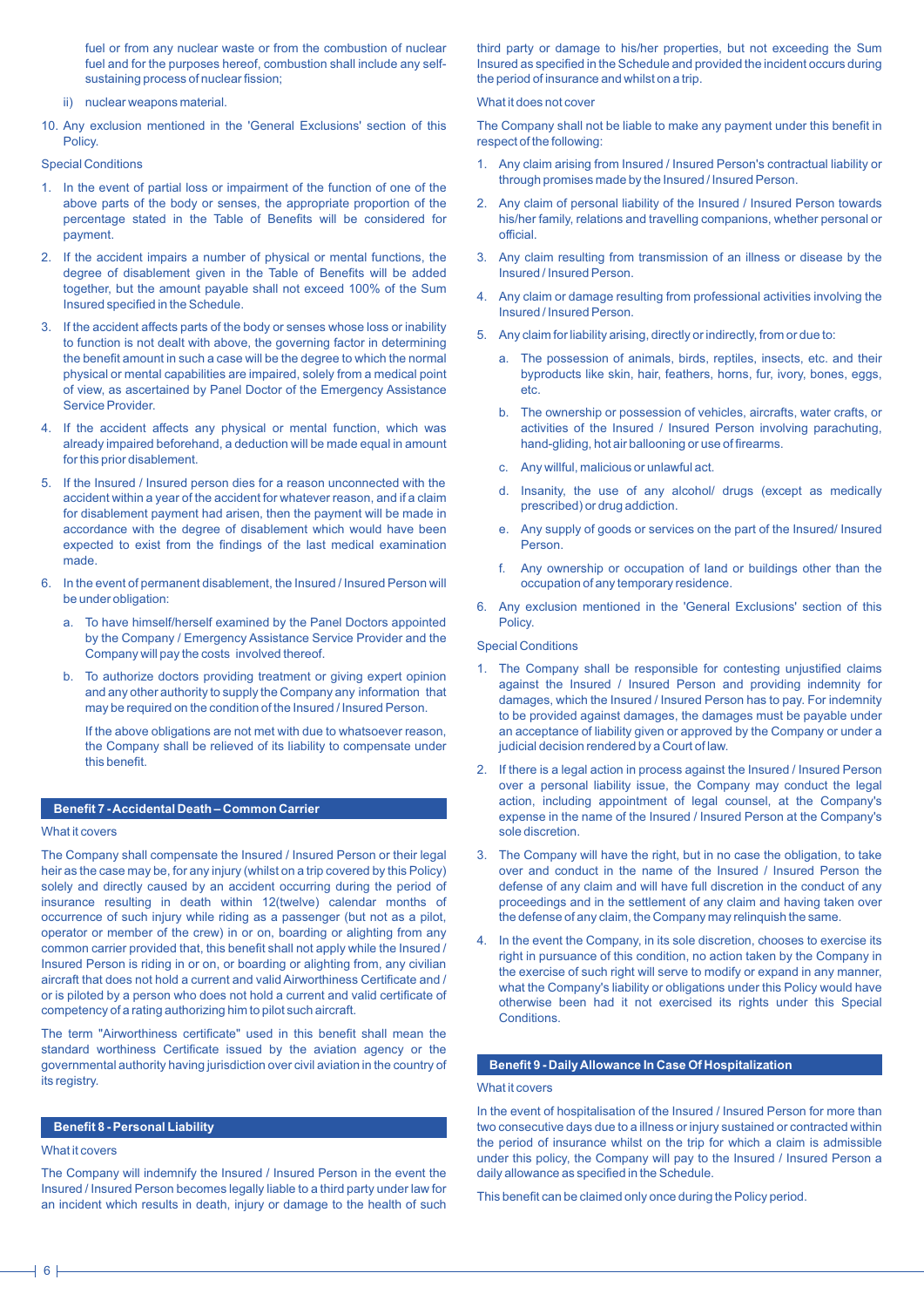# **Benefit 10 - Financial Emergency Assistance**

### What it covers

The Company shall pay the Insured / Insured Person in the event of a financial emergency arising due to theft, mugging, robbery, dacoity of the funds of the Insured / Insured Person, an amount not exceeding the Sum Insured as specified in the Schedule.

The deductible in respect of this benefit will be applicable for each separate claim, and shall be of an amount as specified in the Schedule.

For the purpose of this benefit, financial emergency shall mean a situation wherein the Insured / Insured Person losses all or a substantial amount of his / her travel funds due to theft, robbery, mugging or dacoity, such that there is a detrimental effect on his / her travel plans. The Company shall have the sole discretion to determine whether a financial emergency has occurred in any instance.

#### What it does not cover

The Company shall not be liable to make any payment under this benefit in respect of the following:

- 1. A shortage or loss of funds due to currency fluctuation, errors, omissions, exchange loss or depreciation in value.
- 2. Any loss not reported to the police having jurisdiction at the place of loss within 24 hours of the occurrence of the incident and a written report being obtained for the same.
- 3. Any claim in respect of a loss of traveler's cheques not immediately reported to the local branches or agents of the issuing authority.
- 4. Loss of funds not kept in the personal custody of the Insured/Insured Person.
- 5. Any reimbursement under Financial Emergency Assistance is excluded if the claim is put up after arrival of the Insured / Insured Person to the Republic of India.
- 6. Any exclusion mentioned in the 'General Exclusions' section of this Policy.

# **Benefit 11 - Hijack Distress Allowance**

#### What it covers

The Company shall make an allowance to the Insured / Insured Person, in the event of hijack of a common carrier in which the Insured / Insured Person is travelling on a trip, of the amount as specified in the Schedule.

The deductible in respect of this benefit will be applicable for each separate claim, and shall be of an amount as specified in the Schedule.

#### What it does not cover

The Company shall not be liable to make any payment under this benefit for:

- 1. The first twelve (12) hours of the hijacking.
- 2. Any incident where the Insured / Insured Person is suspected to be either the principal or an accessory in the hijacking.
- Any claim as a consequence of a change in the regular routes of travel / journey of the common carrier due to traffic, weather, fuel shortage, and technical snag or security reasons.
- 4. Any exclusion mentioned in the 'General Exclusions' section of this Policy.

# **Benefit 12 – Trip Delay**

### What it covers

The Company shall reimburse the Insured / Insured Person the reasonable additional expenses incurred by the Insured / Insured Person if the Insured / Insured Person's trip is delayed for more than twelve(12) hours from the scheduled time. Incurred expenses must be supported by receipts. This benefit is payable only once per trip on account of the following unforeseen reasons:

- 1. Unforeseen illness, injury, or death of the Insured / Insured Person or Family Member of the Insured or the Traveling Companion. Illness or injury must be so disabling as to reasonably cause a travel delay.
- 2. Termination of employment or layoff affecting the Insured / Insured Person or the Traveling Companion of the Insured, provided that the

Insured / Insured Person or the Traveling Companion, as the case may be, have been employed with the employer for at least five continuous years.

- 3. Inclement weather conditions causing delay. This must be authenticated by a letter from the common carrier.
- 4. The place intended to be occupied by the Insured / Insured Person for purposes of stay during the trip or the destination being made uninhabitable by fire, flood, vandalism, burglary, or natural disaster.
- 5. The Insured / Insured Person being abducted or quarantined.
- 6. The Insured / Insured Person or a Traveling Companion being the victim of a felonious assault within 10 days prior to the departure date, except where the Insured / Insured Person, any Family Member of the Insured, the Traveling Companion or Traveling Companion's Family Member has been a principal or accessory in the commission of the felonious assault.
- 7. A terrorist incident in a City/destination listed on the Insured/Insured Person's itinerary within 30 days of the Insured / Insured Person's scheduled arrival. "City" means an incorporated municipality having defined borders and does not include the high seas, uninhabited areas or airspace.
- 8. Delay by the common carrier.
- 9. Lost or stolen passport, travel documents or money.

The reimbursement under this benefit will not exceed the Sum Insured as specified in the Schedule. The deductible in respect of this benefit will be applicable for each separate claim, and shall be of an amount as specified in the Schedule.

## **Benefit 13 – Trip Cancellation And Interruption**

# What it covers

The Company shall compensate the Insured / Insured Person if a trip is canceled or interrupted due to any of the following reasons:

- 1. Unforeseen illness, injury, or death of the Insured / Insured Person's family member. Injury or illness must be so disabling as to reasonably cause a trip to be canceled or interrupted;
- 2. Termination of employment or layoff affecting the Insured / Insured Person or the Traveling Companion of the Insured, provided that the Insured / Insured Person or the Traveling Companion, as the case may be, have been employed with the employer for at least three continuous years;
- 3. Inclement weather conditions causing cancellation of the trip;
- 4. The place intended to be occupied by the Insured / Insured Person for purposes of Insured / Insured Person's stay during the trip or the destination being made uninhabitable by fire, flood, vandalism, burglary, or natural disaster;
- 5. The Insured / Insured Person being abducted or quarantined;
- 6. The Insured / Insured Person or a Traveling Companion being the victim of a felonious assault within 10 days prior to the departure date, provided that the Insured / Insured Person (including any member of their family) or the Traveling Companion (including any member of travelling companion's family) is/are not principal or accessory in such felonious assault.
- 7. A terrorist incident in a City/destination listed on the Insured/Insured Person's itinerary within 30 days of the Insured / Insured Person's scheduled arrival. "City" means an incorporated municipality having defined borders and does not include the high seas, uninhabited areas or airspace.

Trip Cancellation Benefits: The Company will pay this benefit up to Sum Insured as specified in the Schedule for trips that are canceled before the scheduled departure date due to the reasons mentioned above. The Company will reimburse for the forfeited, nonrefundable prepaid payments, made prior to the Insured / Insured Person's departure date.

Trip Interruption Benefits: The Company will pay this benefit up to Sum Insured as specified in the Schedule for trips that have been interrupted, due to the reasons mentioned above. The Company will reimburse for the forfeited, non-refundable prepaid payments, made prior to the Insured / Insured Person's departure date and additional transportation expenses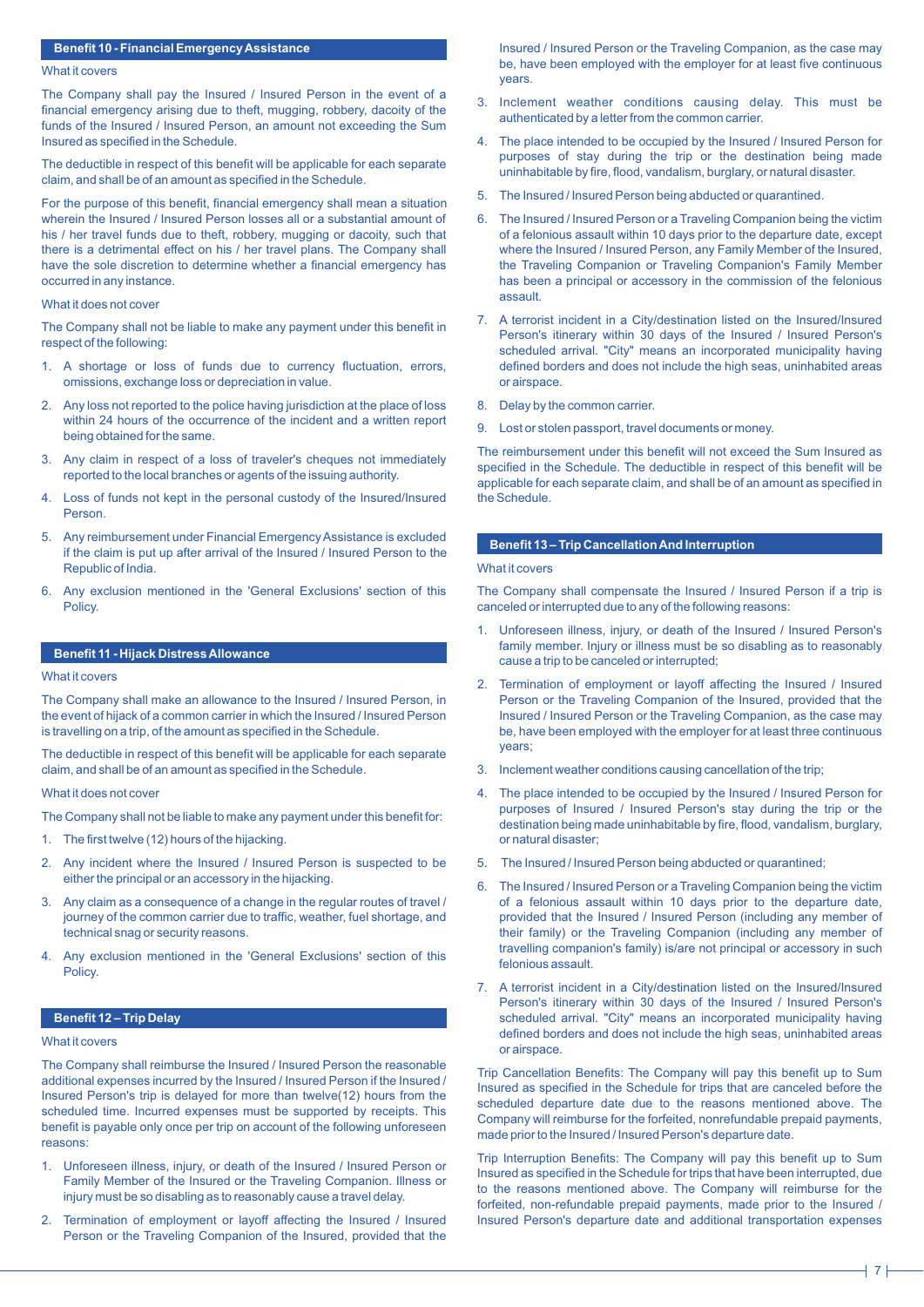# incurred by the Insured / Insured Person, either to

- 1. Return to the Republic of India; or
- 2. From the place that the Insured / Insured Person left the trip to the place that the Insured / Insured Person may rejoin the trip;
- 3. Additional transportation expenses incurred by the Insured/ Insured Person to reach the original trip destination if the Insured / Insured Person is delayed, and leaves after the trip departure date. However, the benefit payable under (2) and (3) will not exceed the cost of economy airfare by the most direct route, less any refunds paid or payable.

#### What it does not cover?

- 1. Common carrier-caused delays, including an announced, organized sanctioned union labour strike that affects public transportation, unless the commencement of the period of insurance is prior to a date when the strike is foreseeable. Astrike is foreseeable on the date the labour union members vote to approve a strike.
- 2. Travel arrangements canceled or changed by an airline, cruise line, or tour operator, unless the cancellation is the result of bad weather.
- 3. Changes in plans by the Insured / Insured Person, an Immediate Family Member or Traveling Companion for any reason.
- 4. Adverse change in financial circumstances of the Insured/ Insured Person, any Family Member, or a Traveling Companion.
- 5. Any business or contractual obligations of the Insured / Insured Person, any Family Member, or a Traveling Companion, except for termination or layoff of employment as defined above.
- 6. Default by the person, agency, or tour operator from whom the Insured / Insured Person bought this Policy and/or made travel arrangements.
- 7. Any government regulation or prohibition.
- 8. An event or circumstance, which occurs prior to the commencement of the period of insurance.
- 9. On account of a felonious assault, where the Insured / Insured Person, any Family Member of the Insured / Insured Person, the Traveling Companion or Traveling Companion's Family Member has been a principal or accessory in the assault committed.

#### **Benefit 14 – Missed Connections**

#### What it covers

The Company shall pay to the Insured / Insured Person the sum as specified in the Schedule, in the event inclement weather causes cancellation or a delay of regular scheduled airline flights on which the Insured / Insured Person is or would be travelling.

#### Such payment will cover:

Additional transportation costs to join the trip (must be same class of original tickets purchased).

- 1. Reasonable accommodations and meals.
- 2. Non-refundable, unused portion of the prepaid expenses as long as the expense is supported by a proof of purchase and is not reimbursable by another source.

The common carrier must certify the delay of the regular scheduled airline flight.

# **Benefit 15 – Compassionate Visit**

#### What it covers

In the event the Insured / Insured Person is hospitalized for more than seven (7) consecutive days, and his/her medical condition forbids repatriation and no adult member of his/her immediate family is present, the Company after obtaining confirmation of need for a companion from the attending doctor and the Emergency Assistance Service Provider, will provide

- a) a round trip economy class air ticket, or first class railway ticket, to allow one immediate family member, during the entire period of insurance, to be at his /her bedside for the duration of stay in the Hospital;
- b) expenses towards stay of the immediate family member during such compassionate visit.

Provided however that the Company's liability for round trip ticket and the

expenses relating to this benefit shall in no case exceed the Sum Insured as specified in the Schedule.

#### What it does not cover

This benefit does not cover any other loss, directly or indirectly, in whole or in part, including loss caused by or resulting from any exclusion mentioned in the 'General Exclusions' section of this Policy.

# **Benefit 16 – Home Burglary Insurance**

#### What it covers

The Company shall pay to the Insured / Insured Person a sum as compensation for any loss or damage sustained by the Insured or Insured Person and caused by burglary and/or attempted burglary, to the contents of Insured / Insured Person's home in India subject to the total liability of the Company not exceeding the Sum Insured as specified in the Schedule in any one year irrespective of the number of such incidents or occurrences arising out of such incidents. Jewellery will be covered under this benefit as part of contents up to 20% of the Sum Insured as specified in the Schedule or actuals whichever is less.

#### What it does not cover

The Company shall not be liable to make any payment under this Policy for:

- 1. Loss or damage caused by the Insured / Insured Person's and / or Insured / Insured Person's employee(s) or agents and / or Insured / Insured Person's Family member's direct or indirect involvement in the actual or attempted burglary;
- 2. Any loss or damage to, or on account of loss of, livestock, motor vehicles, pedal cycles, money, securities for money, stamp, bullion, deeds, bonds, bills of exchange, promissory notes, stock or share certificates, business books, manuscripts, documents of any kind, ATM debit or credit cards, precious stones that are not part of jewellery or ornaments, gold bullion (unless previously specifically declared to, and accepted by, the Company in writing);
- 3. Loss or damage to any property/item illegally acquired, kept, stored or property subject to forfeiture in any manner whatsoever.

# **General Exclusions (applicable To All Benefits Under This Policy)**

Without prejudice to anything contained in this Policy, the Company shall not be liable to make any payment in respect of

- 1. Any claim relating to events occurring before the commencement of the cover or otherwise outside of the period of insurance.
- 2. Any pre-existing disease or complications thereof
- 3. Treatment abroad if that is the sole reason or one of the reasons for the Insured / Insured Person's temporary stay abroad.
- 4. Any claim if the Insured / Insured Person
	- a. is travelling against the advice of a physician;
	- b. is receiving, or is on a waiting list to receive, specified medical treatment declared in the physician's report or certificate;
	- c. has received terminal prognosis for a medical condition;
	- d. is taking part in a naval, military or air force operation.
- 5. Deductibles as specified in the Schedule.
- 6. Any claim arising out of illnesses or accidents that the Insured / Insured Person has caused intentionally or by committing a crime or as a result of drunkenness or addiction (drugs, alcohol).
- 7. Any claim arising out of mental disorder, anxiety, stress, depression, venereal disease or any loss, directly or indirectly, attributable to HIV (Human Immuno Deficiency Virus) and/or any HIV related illness including AIDS (Acquired Immuno Deficiency Syndrome) and / or any mutant derivative or variations thereof howsoever caused.
- 8. Illness / injury that are results of war and warlike occurrence or invasion, acts of foreign enemies, hostilities, civil war, rebellion, insurrection, civil commotion assuming the proportions of or amounting to an uprising, military or usurped power, active participation in riots, confiscation or nationalisation or requisition of or destruction of or damage to property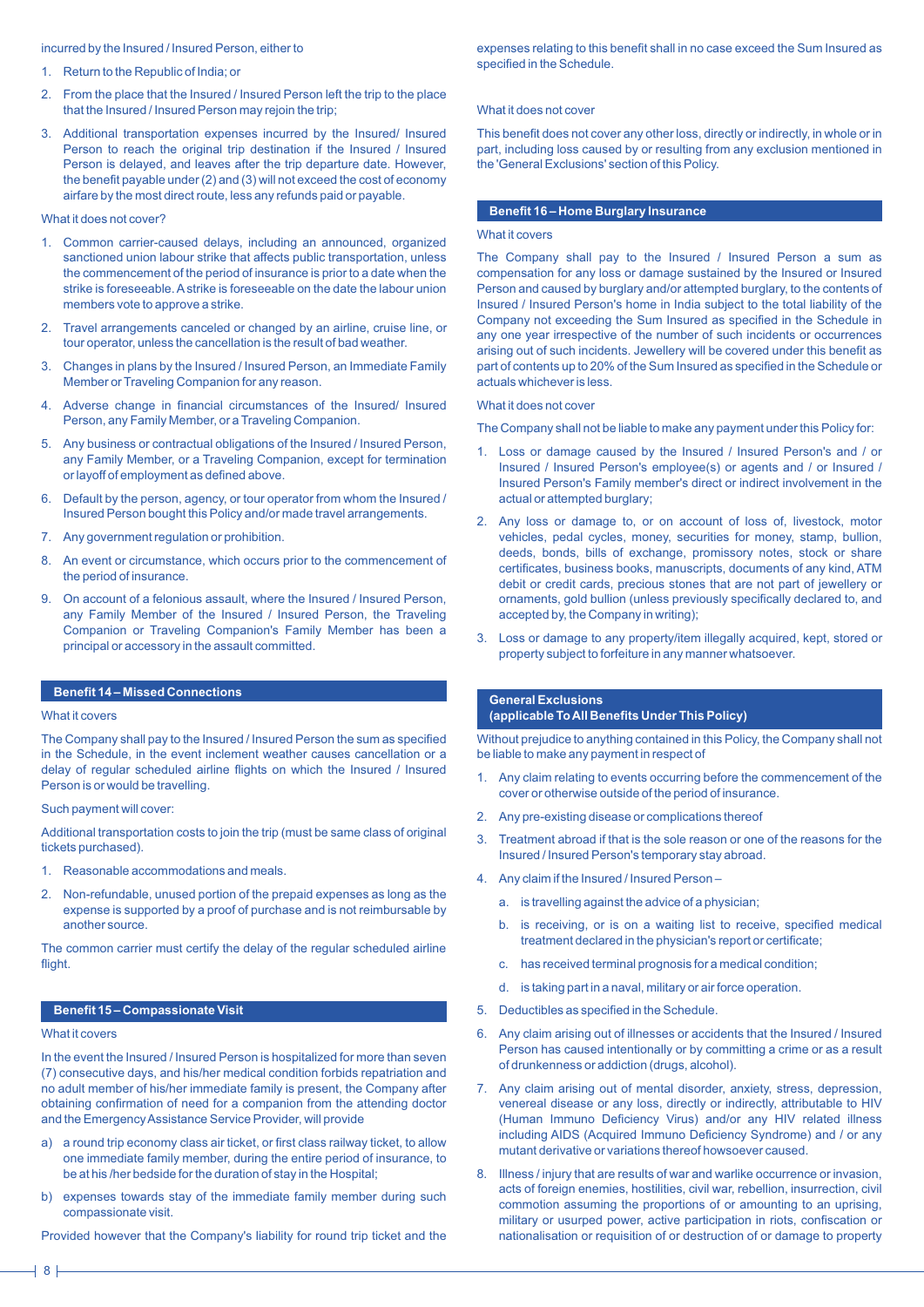by or under the order of any government or local authority.

- 9. Any act of terrorism which means an act, including but not limited to the use of force or violence and/or the threat thereof, of any person or group(s) of persons, whether acting alone or on behalf of or in connection with any organization(s) or government(s), committed for political, religious, ideological, or ethnic purposes or reasons including the intention to influence any government and/or to put the public, or any section of the public, in fear.
- 10. Any claim arising from damage to any property or any loss or expense whatsoever resulting or arising from or any consequential loss, directly or indirectly, caused by or contributed to or arising from:
	- lonizing radiation or contamination by radioactivity from any nuclear fuel or from any nuclear waste from the combustion of nuclear fuel or
	- b. The radioactive, toxic, explosive or other hazardous properties of any explosive nuclear assembly or nuclear component thereof.
- 11. Any claim arising out of sporting activities in so far as they involve the training or participation in competitions of professional or semiprofessional sports persons, unless declared beforehand and necessary additional premium paid.

### **General Conditions (applicable To All Benefits Under The Policy):**

- 1. Minimum and Maximum age of the Insured / Insured Person shall be 3 months up to 90 years
- 2. In case of the Insured and Insured / Insured Person's Family being I nsured under "Family Plan ", the minimum age of the Insured / Insured Person shall be 3 months and maximum age shall be 60 years . Under Family Plan, the maximum persons that may be covered under a Policy shall be 4 inclusive of the Insured and his/her lawful spouse and maximum of two (2) dependent children below the age of 21 years. In case of family plans, the sum insured is floating on the entire family members, except in case of Personal Accident benefit where the sum insured is applicable separately to each and every Insured Person of the family.
- 3. The maximum number of travel days under a single trip that may be insured, under the Policy, shall be 182 days. Provided that the Policy may be extended only once beyond the initial period of 182 days during the trip duration by a maximum of additional 183 days at the sole discretion of the Company by collecting additional premium. Provided further that for an Insured / Insured Person being up to the age of 60 years, the maximum trip duration (including any extension provided) shall not exceed 365 days in total. In case of an Insured / Insured Person being more than 60 years of age, the maximum trip duration (including any extension provided) shall not exceed 180 days in total.
- 4. The Policy start date shall be on or before the trip start date.
- 5. Extension of the Policy during the duration of the trip can be done only once at the sole discretion of the Company. The Insured / Insured Person shall submit a declaration letter clearly mentioning the claims filed during the original Policy duration and also that he / she is unaware of any existing health condition which could result in a claim during the extension period. In case a claim has been filed in the original Policy duration, then the Policy may be extended only if the claim filed relates to the following benefits,
	- a. Dental treatment
	- b. Loss of passport
	- c. Total loss of checked baggage
	- d. Delay of checked baggage
	- e. Financial Emergency Assistance
	- f. Hijack Distress Allowance
	- g. Trip delay
	- h. Trip cancellation & interruption
	- i. Missed connection

The extension of any Policy is at the sole discretion of the Company, and the Company is not liable to offer any reason to the Insured / Insured Person if the Policy is not extended.

- 6. A Policy may not be extended if a claim is already filed by the Insured / Insured Person. If the Insured / Insured Person does not declare the claims filed or the claims that are to be filed under the original Policy, then any extension of the Policy if granted shall be deemed to be invalid. No refund of premium will be given in case of extensions so invalidated. The Company will also not be liable to pay any claim filed under the extended Policy.
- 7. Termination of the Policy at a date earlier than the end date can be done only if the Insured / Insured Person returns back to the Republic of India earlier than the end date of the Policy. Refund of premium for the days between the arrival date and the end date of the Policy will only be given if the same are exceeding 10 days. A cancellation charge will be deducted from the refund premium. Premium refunded will be equal to the amount of premium to be paid for the original Policy duration minus the premium to be paid by taking the arrival date as the new end date. No refunds will be given on Policies with claims.
- 8. The premium payable for the extension of the Policy during the trip duration shall be the premium payable for the overall trip duration (including the extension) less the initial premium already paid.
- 9. Policy is applicable for one-way travel also, including immigration travel with the condition that the maximum duration of coverage will be 60 days.
- 10. The Insured / Insured shall take all reasonable precautions to prevent illness and injury in order to minimize claims. Failure to do so will prejudice the Insured / Insured Person's claim under this Policy.
- 11. The Insured / Insured Person shall provide the Company with the details of the trip and other information as may be required by the Company from time to time.
- 12. Deductible will be charged for each separate incident reported for claims payment, even though the claim may be registered under the same benefit more than once.
- 13. Claim Procedure What is to be done in case of a claim?
	- a. The Insured / Insured Person shall immediately contact the Help Line of Emergency Assistance Service Provider stating necessary details. The details of phone numbers and Help Line are given in the Schedule attached to this Policy.
	- b. The Insured / Insured Person needs to contact the Help Line number while abroad as soon as possible and inform in case the Insured / Insured Person is/will be filing any claim, even if assistance is not required. The Company will not be liable to pay any claim that has not been informed by the Insured / Insured Person while abroad to the Help Line.
	- c. The Help Line of the Emergency Assistance Service Provider will verify the identity of the caller by asking appropriate information.
	- d. In the event of a illness / injury where it is not possible contact the Help Line before consulting a Physician or going to the Hospital, the Insured /Insured Person shall contact the Help Line as soon as possible. In either case, when being admitted as a patient, the Insured / Insured Person shall show the concerned Physician or personnel this Policy.
	- e. In case financial emergency assistance is required, the Insured / Insured Person shall immediately contact the Help Line of the Emergency Assistance Service Provider stating the details of his / her Policy along with the police report containing the passport number and a written statement narrating the incident of loss i.e. causes, circumstances and the place. Failure to do so may prejudice the Insured /Insured Person's claim.
	- f. In case of Medical Expenses, Dental Treatment, Repatriation of Mortal Remains and Financial Emergency Assistance, the Company's liability will only attach if these are incurred with the approval of Emergency Assistance Service Provider.
- g. In case of Hijacking, the fact of the incident having occurred should be confirmed by police authorities. The police report should contain details such as the passport number of the Insured / Insured Person, the period of hijack, etc. In rare cases, the Company may consider other supporting documents such as a report issued by the airlines, newspaper reports, TV and other media coverage with regard to the particular hijacking incident.
- 14. Claims Settlement How to get the claim paid?
	- a. If the procedure stated above is complied with, Emergency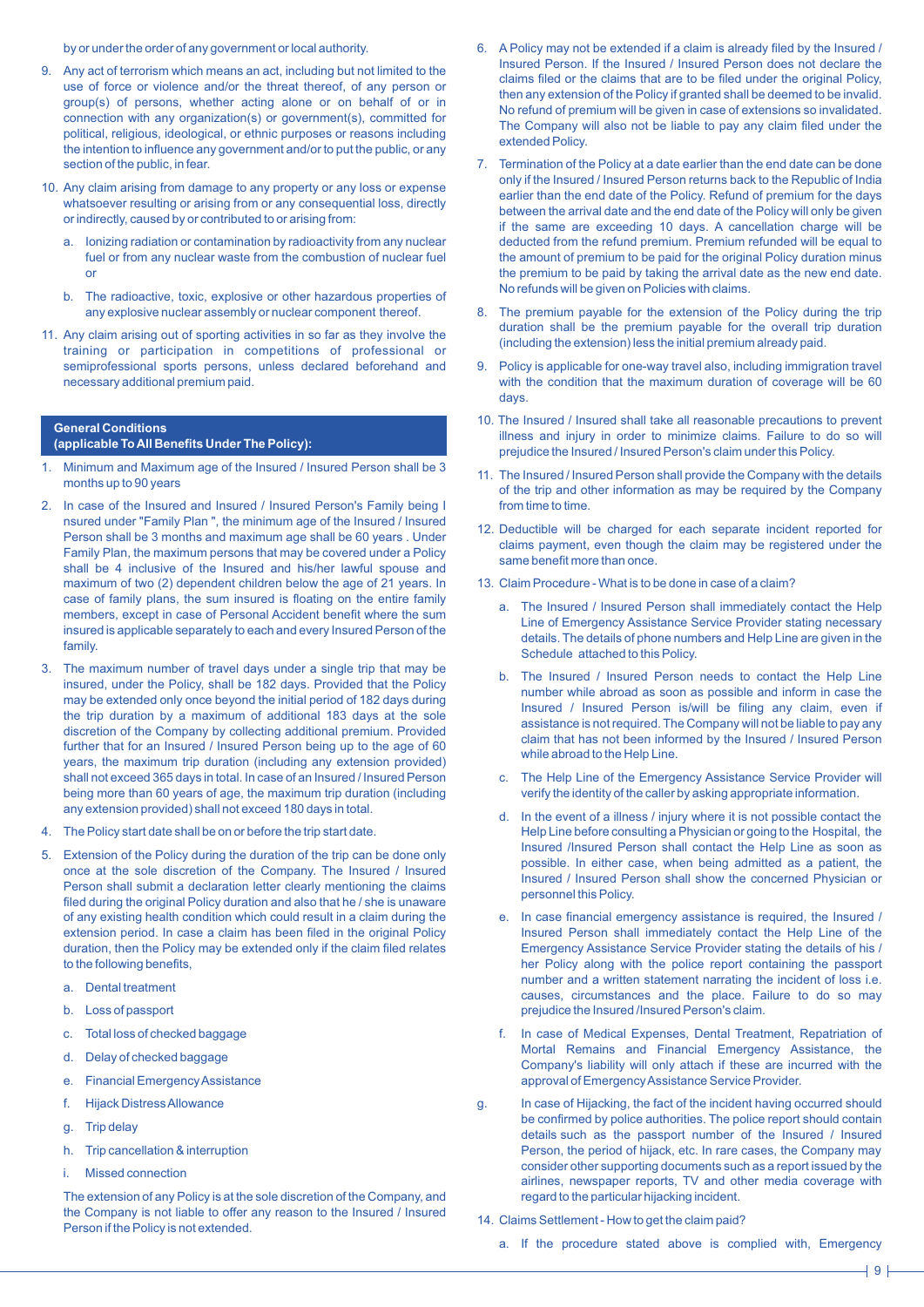Assistance Service Provider, as the case may be, will guarantee to the Hospital / other providers the costs of hospitalisation, transportation for emergency services, transportation home of the Insured / Insured Person including accompanying person, if any, and provide financial emergency assistance to the Insured / Insured Person. All costs will be directly settled by Emergency Assistance Service Provider on the Company's behalf and the same shall constitute due discharge of the Company's obligations hereunder.

- b. If the Hospital / other providers do not accept the guarantee of payment from Emergency Assistance Service Provider, the Company cannot be held liable for the same. The cost will then have to be borne by the Insured / Insured Person and the same will then be reimbursed by the Emergency Assistance Service Provider / the Company on submission of required documents.
- c. Reimbursement of all claims (except claims under Financial Emergency Assistance) will be made by the Emergency Assistance Service Provider / the Company in Indian Rupees on the Insured / Insured Person's return back to the Republic of India, at the exchange rate specified by the Reserve Bank of India, as applicable on the date the amount is billed. Claims under Financial Emergency Assistance shall be settled / arranged directly to the Insured / Insured Person, whilst abroad, by the Emergency Assistance Service Provider.
- d. Insured / Insured Person with an immigrant visa, going abroad permanently and having declared an immigrant status on the Policy will be reimbursed claims abroad.
- e. In case of claim under home burglary insurance, the loss shall be intimated to the Company and the Company shall appoint an independent surveyor to assess the loss.
- 15. Claim Documentation What documents I need to submit?
	- a. The original ticket / boarding pass or a copy of the passport indicating the travel dates must be submitted with every claim, along with the completed claim form.
	- b. Original bills / vouchers / reports and discharge summary must be submitted along with all claims.
	- c. Bills / vouchers / reports / discharge summary must mention the name of the person treated, the type of illness, details of the individual items of medical treatment provided and the dates of treatment. Prescriptions must clearly show the medicines prescribed. The pharmacy bills must clearly show the price and bear the receipt stamp of the pharmacy. In the case of dental treatment, the bills / vouchers / reports must give the details of the tooth treated and the treatment performed. Treatment taken on different dates for separate ailments will be treated as separate claims. The claim forms should clearly indicate the same and supporting documents should be provided for each one. Deductible will apply to each claim separately.
	- d. For reimbursement of the costs of transporting the mortal remains of the Insured / Insured Person to the Republic of India or of costs of burial abroad, an official death certificate and a physician's statement giving the cause of death needs to be submitted. Medical statements from spouses/ relatives will not be accepted. Original bills / receipts of expenses incurred need to be submitted also. These would be paid as per the usual and customary charges incurred for the same.
	- e. For reimbursement of extra expenses of transportation of Insured / Insured Person to the Republic of India, a medical statement from a registered Physician indicating the cause of illness and the necessity of transportation needs to be submitted. Medical statements from spouses/ relatives will not be accepted. Original bills / receipts of the expenses incurred need to be submitted also. These would be paid as per the usual and customary charges incurred for the same.
	- f. For loss of passport, a Police Report obtained within 24 hours of the Insured / Insured Person becoming aware of the theft needs to be submitted. Along with this, original bills / receipts of expenses incurred for new / fresh passport needs to be submitted
	- g. In case of total loss of checked-in baggage, a Property Irregularity Report or other report usually issued by the common carriers in the event of loss of checked-in baggage will need to be submitted with the claim form. Aletter from the airline will also need to be submitted

stating the compensation, if any received from them for the lost baggage.

- h. Adequate proof of ownership of items contained within checked-in baggage valued in excess of the Indian Rupee equivalent of US\$ 100 for loss/delay of checked-in baggage will need to be submitted.
- i. Original bills of emergency items purchased and the Property Irregularity Report or any such other report from the airline statin the date and time of arrival of delayed baggage needs to be submitted in case of delay of checked-in baggage claims.
- j. For personal accident, original bills / vouchers / reports / discharge summary are to be submitted, mentioning the name of the person treated, the cause of accident, details of the individual items of medical treatment provided and the dates of treatment. In case of death a Post mortem report, shall also be submitted.
- k. For personal liability, proof of judicial decision rendered by a Court needs to submitted.
- l. For claims under financial emergency assistance benefit, the police report filed within 24 hours of becoming aware of the robbery needs to be submitted.
- m. For claims under trip delay the following documents need to be furnished. Medical reports and doctors' statement or police report confirming the incident causing the trip delay. In case the delay is owing toillness, injury or death of a travelling companion, the original tickets of the Insured / Insured Person and the travelling companion indicating travel to the same destination on the same dates. It should contain the Passport number of the I n s u r e d / Insured Person and period. All original bills / receipts of reasonable additional expenses incurred and/or proof of cancellation charges levied by the carriers shall be submitted.
- n. For claims under trip cancellation and interruption the following documents need to be submitted. Medical reports and doctors tatement if trip is cancelled or interrupted due to medical reasons. If due to employment, termination letter from the company. If due to other events, police report confirming the incident shall be submitted. In case of illness, injury or death of a travelling companion, the original tickets of the Insured / Insured Person and the travelling companion indicating travel to the same destination on the same dates. It should contain the Passport number of the Insured / Insured Person and period. All original bills / receipts of reasonable additional expenses incurred and/or proof of cancellation charges levied by the carriers shall be submitted.
- o. For claims under missed connection the following documents need to be submitted i.e. confirmation from the airline, mentioning the scheduled arrival time and the actual arrival time. The reason for delay in the flight also needs to be mentioned. All original bills / receipts of reasonable additional expenses incurred and / or proof of cancellation charges levied by the carriers shall be submitted.
- p. Any other document(s) that the Company may require from the Insured / Insured Person to process a claim may be asked for. If t h e Emergency Assistance Service Provider or the Company request that bills / vouchers in a foreign language be accompanied by an appropriate translation then the costs of such translation must be borne by the Insured / Insured Person.
- q. Claim documents to be submitted in event of a claim benefit under home burglary insurance are
	- $\blacktriangleright$  First Information Report from the Police
	- Panchnama
	- Investigation Report by the Police
	- $\blacktriangleright$  Estimate and final bills of repairers
	- Invoices of owned articles, if required by the Company
	- And any other document as may be appropriately applicable for the claims preferred under this benefit.
- 16. Obligations of the Insured / Insured Person:
	- a. Claims for benefits must be submitted to the Emergency Assistance Service Provider not later than one (1) month after the completion of the treatment or transportation home, or in the event of death, after transportation of the mortal remains/ burial.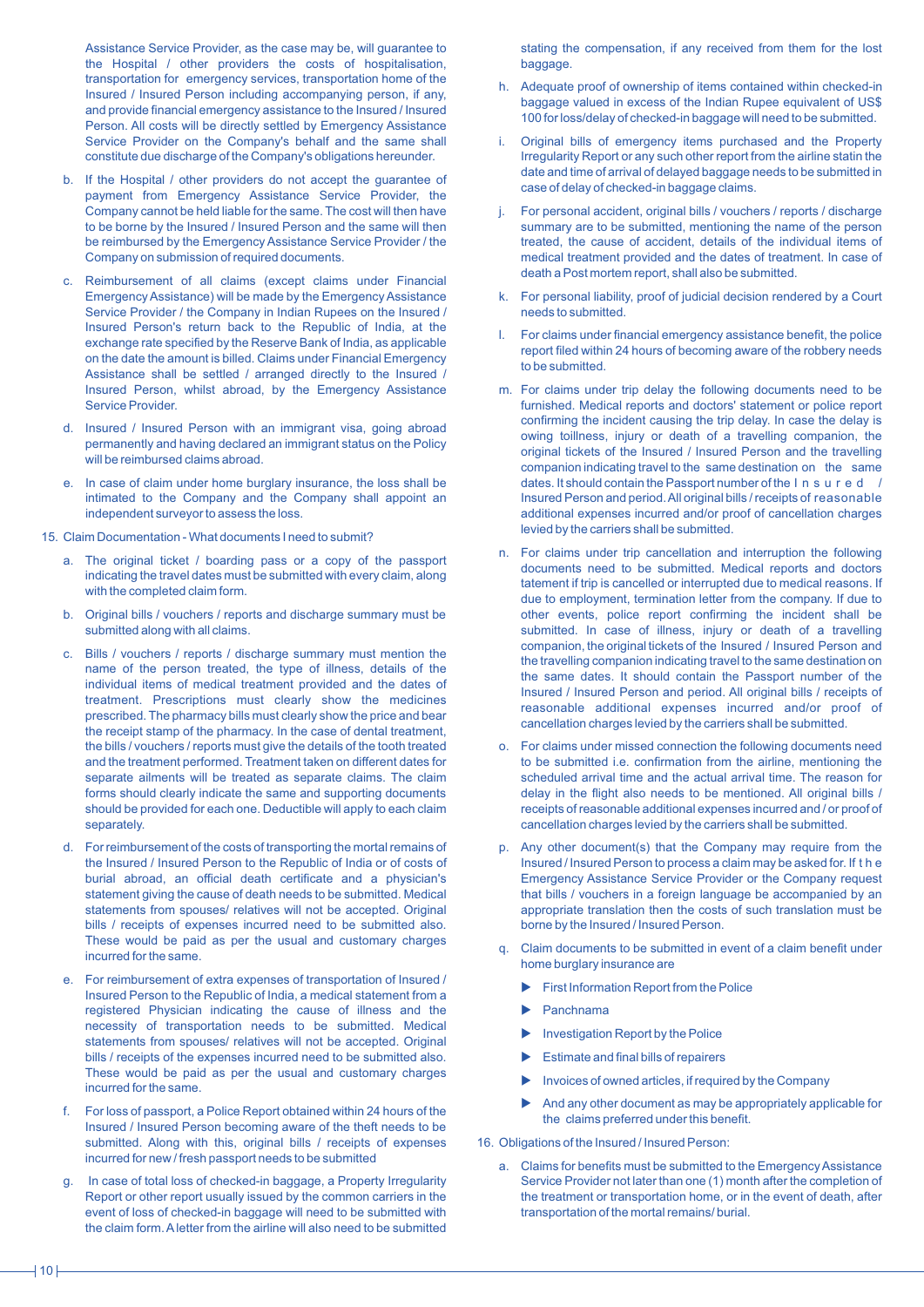- b. Insured / Insured Person shall provide to the Emergency Assistance Service Provider on demand any information that is required to determine the occurrence of the insurable event or the Company's liability to pay the benefits. In particular, upon request, proof shall be furnished of the actual commencement date of the trip.
- c. If requested to do so by the Emergency Assistance Service Provider, the Insured / Insured Person is obliged to undergo a medical examination by a physician designated by the Emergency Assistance Service Provider.
- d. Emergency Assistance Service Provider is authorized by the Insured / Insured Person to take all measures that are suitable for loss prevention and claim minimization which includes the Insured / Insured Person's transportation back to the Republic of India.
- e. The Company shall be released from any obligation to pay benefits under this Policy, if any, of the aforementioned obligations are breached by the Insured / Insured Person.
- 17. Transfer and Set-off of Claims:
	- a. If the Insured / Insured Person has any outstanding claims against third parties, such claims shall be transferred in writing to the Company up to the amount for which the reimbursement of costs is made by the Company in accordance with the terms hereunder.
	- b. In so far as an Insured / Insured Person receives compensation for costs he/she has incurred either from third parties liable for damages or as a result of other legal circumstances, the Company shall be entitled to set off this compensation against the insurance benefits payable, if any.
	- c. Claims to the insurance benefits may be neither pledged nor transferred by the Insured / Insured Person.
- 18. No sum payable under this Policy shall carry any interest /penalty.
- 19. The cover applies to all countries stated in the Schedule except the Republic of India where the Insured / Insured Person has a permanent place of residence, except as otherwise provided.
- 20. In the event of the Insured / Insured Person's death, the Company shall have the right to demand the submission of a post mortem / autopsy report.

The Company shall settle the claim within 30 days from the date of receipt of last necessary document.However, where the circumstances of a claim warrant an investigation in Company's opinion it shall initiate and complete such investigation at the earliest, in any case not later than 30 days from the date of receipt of last necessary document. In such cases, Company shall settle the claim within 45 days from the date of receipt of last necessary document.

# **Standard Terms And Conditions (applicable To All Benefits Under The Policy):**

# 1. Duty of Disclosure

The Policy shall be void and all premium paid hereon shall be forfeited to the Company, in the event of misrepresentation, mis-description or nondisclosure of any material fact.

In the event of untrue or incorrect statements, misrepresentation, misdescription or non-disclosure of any material particulars in the proposal form, personal statement, declaration and connected documents, or any material information having been withheld, or a Claim being fraudulent or any fraudulent means or device being used by the Policyholder/ Insured Person or any one acting on his/ their behalf to obtain a benefit under this Policy, the Company may cancel this Policy at its sole discretion and the premium paid shall be forfeited in its favor.

# 2. Observance of terms and conditions

The due observance and fulfillment of the Policy Terms & Conditions and Endorsements of this Policy in so far as they relate to anything to be done or complied with by the Policyholder / Insured Person, shall be a condition precedent to any of the Company's liability to make any payment under this Policy.

# 3. Reasonable Care

The Insured / Insured Person shall take all reasonable steps to safeguard the interests of the Insured / Insured Person against accidental loss or damage that may give rise to a claim.

#### 4. Material change

The Policyholder shall immediately notify the Company in writing of any material change in the risk on account of change in occupation / business at his own expense and the Company may adjust the scope of cover and/or premium, if necessary, accordingly.

#### 5. Records to be maintained

The Policyholder/ Insured Person shall keep an accurate record containing all relevant medical & other relevant records and shall allow the Company or its representative(s) to inspect such records. The Policyholder/ Insured Person shall furnish such information as the Company may require under this Policy at any time during the Policy Period and up to three years after the policy expiration, or until final adjustment (if any) and resolution of all Claims under this Policy.

#### 6. No constructive Notice

Any knowledge or information of any circumstance or condition in relation to the Policyholder/ Insured Person which is in possession of the Company and not specifically informed by the Policyholder / Insured Person shall not be held to bind or prejudicially affect the Company notwithstanding subsequent acceptance of any premium.

# 7. Complete discharge

Payment made by the Company to the Policyholder/ adult Insured Person or the Nominee of the Policyholder or the legal representative of the Policyholder or to the Hospital, as the case may be, of any Medical Expenses or compensation or benefit under the Policy shall in all cases be complete and construe as an effectual discharge in favor of the Company.

#### 8. Special Provisions

Any special provisions subject to which this Policy has been entered into and endorsed in the Policy or in any separate instrument shall be deemed to be part of this Policy and shall have effect accordingly.

# 9. Electronic Transactions

The Policyholder/ Insured Person agrees to adhere to and comply with all such terms and conditions as the Company may prescribe from time to time, and hereby agrees and confirms that all transactions effected by or through facilities for conducting remote transactions including the Internet, World Wide Web, electronic data interchange, call centers, teleservice operations (whether voice, video, data or combination thereof) or by means of electronic, computer, automated machines network or through other means of telecommunication, established by or on behalf of the Company, for and in respect of the Policy or its terms, or the Company'sother products and services, shall constitute legally binding and valid transactions when done in adherence to and in compliance with the Company's terms and conditions for such facilities, as may be prescribed from time to time.

10. Duties of the Insured / Insured Person on occurrence of loss On the occurrence of any loss, within the scope of this Policy the Insured / Insured Person shall:

- a) Forthwith file / submit a Claim Form in accordance with 'Claim Procedure'.
- b) Allow the Surveyor or any agent of the Company to inspect the lost /damaged properties premises /goods.
- c) Assist and not hinder or prevent the Company or any of its agents in pursuance of their duties.
- d) Not to abandon the insured property / items in the premises, nor take any steps to rectify / remedy the damage before the same has been approved by the Company or any of its agents or the Surveyor. If the Insured / Insured Person does not comply with this provision of this Clause, all benefits under this Policy shall be forfeited, at the option of the Company.

# 11. Right to inspect

If required by the Company, an agent / representative of the Company including a loss assessor or a Surveyor appointed in that behalf shall in case of any loss or any circumstances that have given rise to the claim to the Insured / Insured Person be permitted at all reasonable times to examine into the circumstances of such loss. The Insured / Insured Person shall on being required so to do by the Company produce all books of accounts, receipts, documents relating to or containing entries relating to the loss or such circumstance in his possession and furnish copies of or extracts from such of them as may be required by the Company so far as they relate to such claims or will in any way assist the Company to ascertain in the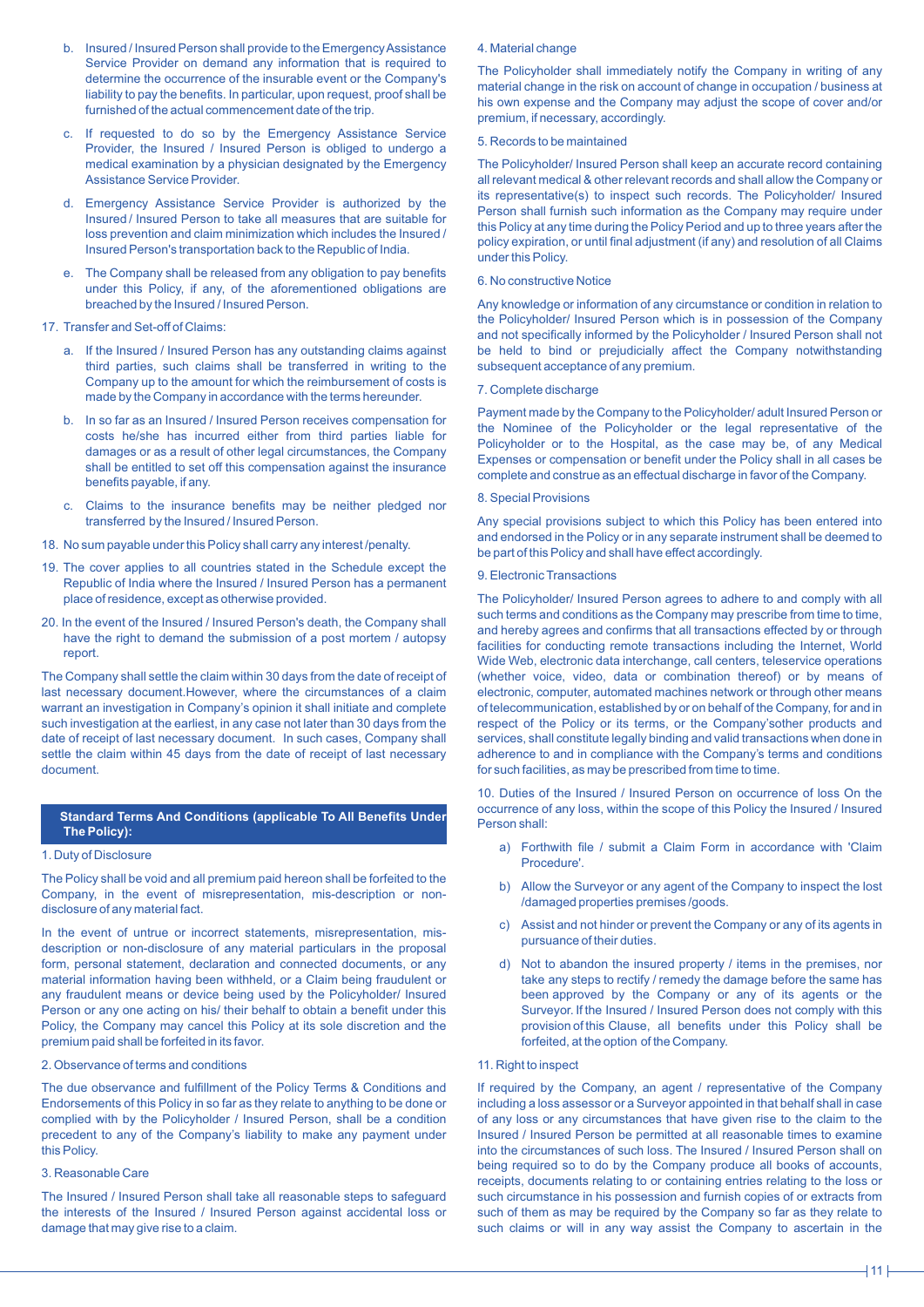# correctness thereof or the liability of the Company under this Policy.

#### 12. Position after a claim

The Insured / Insured Person shall not be entitled to abandon any insured property whether the Company has taken possession of the same or not. As from the day of receipt of the claim amount by the Insured / Insured Person, the Sum Insured for the remainder of the period of insurance shall stand reduced by the amount of the compensation.

# 13. Indemnity

The Company may at its option, if applicable reinstate, replace or repair the property or premises lost or damaged or any part thereof instead of paying the amount of loss or damage or may join with any other insurer in so doing. The Company shall not be bound to reinstate exactly or completely but only as circumstances permit and in reasonably sufficient manner. In no case shall the Company be bound to expend more in reinstatement than it would have cost to reinstate such property as it was at the time of the occurrence of such loss or damage and in any event not more than the sum Insured Person thereon. If in any case the Company shall be unable to reinstate or repair the insured property/item, because of any law or other regulations in force affecting insured property or otherwise, the Company shall, in every such case, only be liable to pay such sum as would be requisite under this Policy.

# 14. Subrogation

Subrogation shall mean the right of the Company to assume the rights of the Insured Person/Policyholder to recover expenses paid out under the Policy that may be recovered from any other source. The Policyholder/ Insured Person shall at his own expense do or concur in doing or permit to be done all such acts and things that may be necessary or reasonably required by the Company for the purpose of enforcing and/or securing any civil or criminal rights and remedies or obtaining relief or indemnity from any other party to which the Company is/or would become entitled upon the Company paying for a Claim under this Policy, whether such acts or things shall be or become necessary or required before or after its payment. Neither the Policyholder nor any Insured Person shall prejudice these subrogation rights in any manner and shall at his own expense provide the Company with whatever assistance or cooperation is required to enforce such rights. Any recovery the Company makes pursuant to this clause shall first be applied to the amounts paid or payable by the Company under this Policy and any costs and expenses incurred by the Company of affecting a recovery, where after the Company shall pay any balance remaining to the Policyholder. This clause shall not apply to any Benefit offered on fixed benefit basis.

#### 15. Contribution

Contribution is essentially the right of the Company to call upon other Insurers liable to the same Insured to share the costs of an indemnity claim on a rateable proportion of Sum Insured. If at the time when any Claim arises under this Policy, there is any other insurance which covers (or would have covered but for the existence of this Policy), the same Claim (in whole or in part), then the Company shall not be liable to pay or contribute more than its ratable proportion of any Claim. This clause shall not apply to any Benefit offered on fixed benefit basis.

#### 16. Fraudulent claims

If a Claim is in any way found to be fraudulent, or if any false statement, or declaration is made or used in support of such a Claim, or if any fraudulent means or devices are used by the Policyholder / Insured Person or anyone acting on his/ their behalf to obtain any benefit under this Policy, then this Policy shall be void and all claims being processed shall be forfeited for all Insured Persons and all sums paid under this Policy shall be repaid to the Company by the Policyholder / all Insured Persons who shall be jointly liable for such repayment.

#### 17. Cancellation

The Company may at any time, cancel this Policy, by giving 7 days notice in writing by Registered Post Acknowledgment Due to the Insured / Insured Person at his last known address in which case the Company shall be liable to repay on demand a rateable proportion of the premium for the unexpired term from the date of the cancellation. Cause of Action No claim shall be payable under this Policy where the cause of action arises in India, unless otherwise specifically provided in the Schedule.

#### 18. Policy Disputes

Any and all disputes or differences under or in relation to validity, construction, interpretation and effect to this Policy shall be determined by the Indian Courts and subject to Indian law.

#### 19. Arbitration clause

If any dispute or difference shall arise as to the quantum to be paid under this Policy (liability being otherwise admitted) such difference shall independently of all other questions be referred to the decision of a sole arbitrator to be appointed in writing by the parties thereto or if they cannot agree upon a single arbitrator within 30 days of any party invoking arbitration, the same shall be referred to a panel of three arbitrators, comprising of two arbitrators, one to be appointed by each of the parties to the dispute/difference and the third arbitrator to be appointed by such two arbitrators and arbitration shall be conducted under and in accordance with the provisions of the Arbitration and Conciliation Act,1996.

It is clearly agreed and understood that no difference or dispute shall be referable to arbitration, as hereinbefore provided, if the Company has disputed or not accepted liability under or in respect of this Policy. It is hereby expressly stipulated and declared that it shall be a condition precedent to any right of action or suit upon this Policy that the award by such arbitrator/arbitrators of the amount of the loss or damage shall be first obtained.

# 20. Limitation Period

In no case whatsoever the Company shall be liable for any Claim under this Policy, if the requirement of Clause 13,14 & 15 above are not complied with, unless the Claim is the subject of pending action; it being expressly agreed and declared that if the Company shall disclaim liability for any Claim hereunder and such Claim shall not within 12 calendar months from the date of the disclaimer have been made the subject matter of a suit in court of law then the Claim shall for all purposes be deemed to have been abandoned and shall not thereafter be recoverable

#### 21. Withdrawal/Revision/Modification of the Product

The Company reserves the right to withdraw, revise or modify this product / policy in the future. The revision/modification may be in respect of Benefits, coverages, premiums, policy terms and conditions &/or exclusions. In the event of any such withdrawal of product the company will notify in advance to the policyholder providing him the option to port to the specified existing health products of the company with continuity benefit.

#### 22. Payment of Interest

In the case of delay in the payment of a claim, the Company shall be liable to pay interest from the date of receipt of last necessary document to the date of payment of claim at a rate of 2 % above the bank rate.

#### 23. Communication

Any communication meant for the Company must be in writing and be delivered to its address shown in the Policy Schedule. Any communication meant for the Policyholder will be sent by the Company to his last known address or the address as shown in the Policy Schedule. All notifications and declarations for the Company must be in writing and sent to the address specified in the Policy Schedule. Agents are not authorized to receive notices and declarations on the Company's behalf. Notice and instructions will be deemed served 10 days after posting or immediately upon receipt in the case of hand delivery, facsimile or e-mail.

### 24. Overriding effect of Policy Schedule

In case of any inconsistency in the terms and conditions in this Policy vis-avis the information contained in the Policy Schedule, the information contained in the Policy Schedule shall prevail.

#### 25. Pre-policy Health Check up

The full cost of any pre-policy health check up wherever required shall be borne by the PolicyHolder / Insured Person.

#### 26. Customer Service

If at any time the Insured / Insured Person requires any clarification or assistance, the Insured / Insured Person may contact either the Help Line of the Emergency Assistance Service Provider or the Policy issuing office of the Company at its address during normal office hours.

#### 27. Grievances

If the Policyholder has a grievance that the Policyholder wishes the Company to redress, the Policyholder may contact the Company with the details of his grievance through:

Website :https://reliancegeneral.co.in

e-mail : rgicl.services@relianceada.com

Telephone : 1800-3009

Post/Courier: Any branch office, the correspondence address, during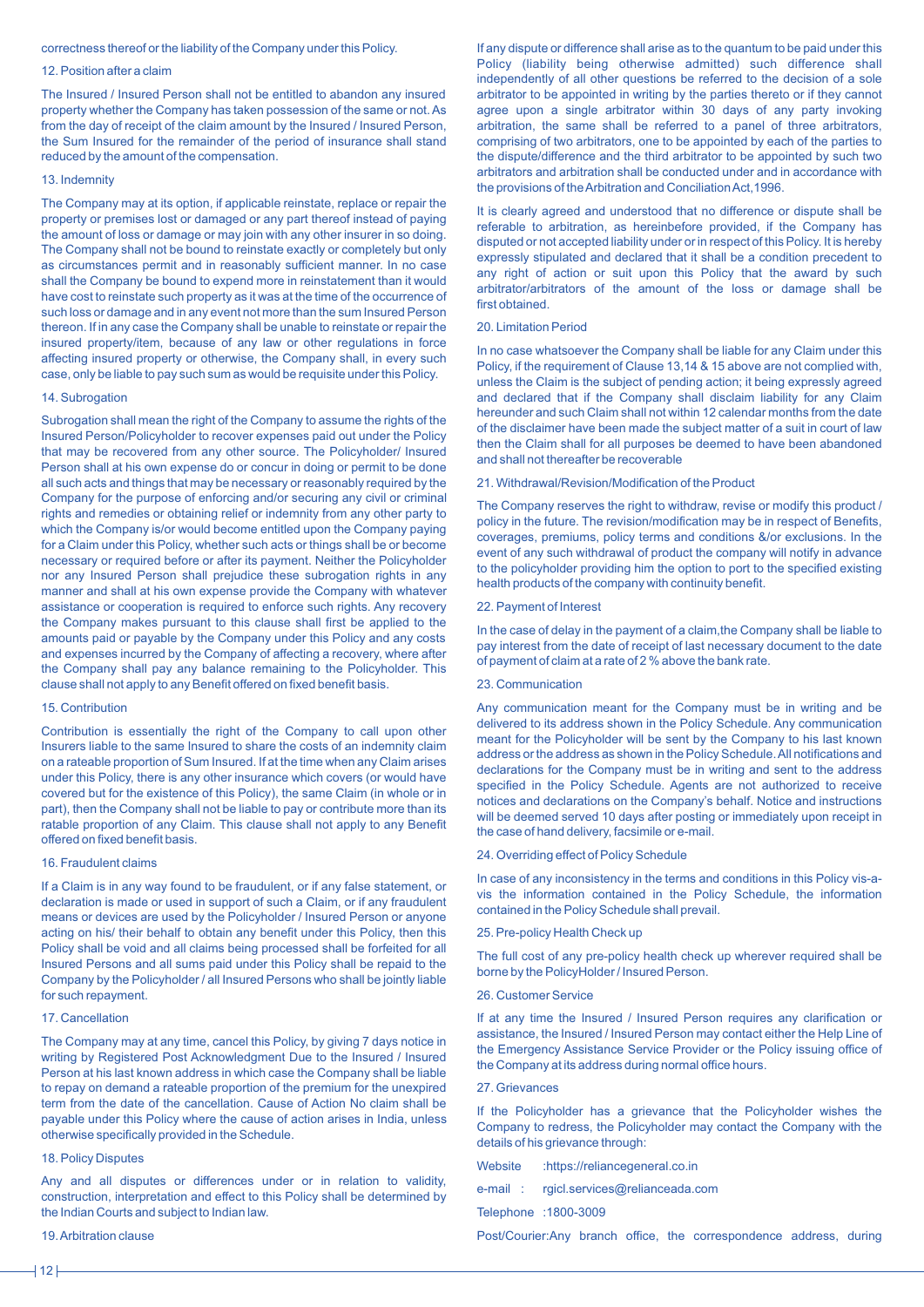normal business hours

Write to us at: Reliance General Insurance,

(Correspondence Only) Correspondence Unit, 301-302, Corporate House RNT Marg, Opp. Jhabua Tower, Indore, Madhya Pradesh, India – 452001

For further details on Grievance redressal procedure please refer: https://reliancegeneral.co.in/Insurance/About-Us/Grievance-Redressal.aspx

If the Policyholder is not satisfied with the Company's redressal of the Policyholder's grievance through one of the above methods, the Policyholder may approach the nearest Insurance Ombudsman for resolution of the grievance. The contact details of Ombudsman offices are mentioned below:

| <b>Ombudsman Office</b>                                                                              |                                                                                                                                                                                                                                                                                                                |
|------------------------------------------------------------------------------------------------------|----------------------------------------------------------------------------------------------------------------------------------------------------------------------------------------------------------------------------------------------------------------------------------------------------------------|
| <b>Jurisdiction</b>                                                                                  | <b>Office Address</b>                                                                                                                                                                                                                                                                                          |
| Gujarat,<br>Dadra & Nagar<br>Haveli,<br>Daman and Diu.                                               | <b>AHMEDABAD - Shri Kuldip Singh</b><br>Office of the Insurance Ombudsman,<br>Jeevan Prakash Building, 6th floor, Tilak Marg, Relief<br>Road, Ahmedabad - 380 001.<br>Tel.: 079 - 25501201/02/05/06<br>Email: bimalokpal.ahmedabad@ecoi.co.in                                                                  |
| Karnataka                                                                                            | <b>BENGALURU - Smt. Neerja Shah</b><br>Office of the Insurance Ombudsman, Jeevan Soudha<br>Building, PID No. 57-27-N-19Ground Floor, 19/19, 24th<br>Main Road, JP Nagar, Ist Phase, Bengaluru - 560 078.<br>Tel.: 080 - 26652048 / 26652049<br>Email: bimalokpal.bengaluru@ecoi.co.in                          |
| <b>Madhya Pradesh</b><br>Chattisgarh                                                                 | <b>BHOPAL - Shri Guru Saran Shrivastava</b><br>Office of the Insurance Ombudsman,<br>Janak Vihar Complex, 2nd Floor, 6, Malviya Nagar,<br>Opp. Airtel Office, Near New Market, Bhopal - 462 003.<br>Tel.: 0755 - 2769201 / 2769202<br>Fax: 0755 - 2769203<br>Email: bimalokpal.bhopal@ecoi.co.in               |
| Orissa                                                                                               | <b>BHUBANESHWAR-</b><br><b>Shri Suresh Chandra Panda</b><br>Office of the Insurance Ombudsman,<br>62, Forest park,<br>Bhubneshwar - 751 009.<br>Tel.: 0674 - 2596461 /2596455<br>Fax: 0674 - 2596429<br>Email: bimalokpal.bhubaneswar@ecoi.co.in                                                               |
| Punjab,<br>Haryana,<br>Himachal Pradesh,<br>Jammu & Kashmir,<br>Chandigarh                           | <b>CHANDIGARH -</b><br>Dr. Dinesh Kumar Verma<br>Office of the Insurance Ombudsman,<br>S.C.O. No. 101, 102 & 103, 2nd Floor, Batra Building,<br>Sector 17 - D, Chandigarh - 160 017.<br>Tel.: 0172 - 2706196 / 2706468<br>Fax: 0172 - 2708274<br>Email: bimalokpal.chandigarh@ecoi.co.in                       |
| Tamil Nadu,<br><b>Pondicherry Town</b><br>and<br>Karaikal (which are<br>part of Pondicherry)         | <b>CHENNAI - Shri M. Vasantha Krishna</b><br>Office of the Insurance Ombudsman,<br>Fatima Akhtar Court, 4th Floor, 453, Anna Salai,<br>Teynampet, CHENNAI - 600 018.<br>Tel.: 044 - 24333668 / 24335284<br>Fax: 044 - 24333664<br>Email: bimalokpal.chennai@ecoi.co.in                                         |
| <b>Delhi</b>                                                                                         | <b>DELHI - Shri Sudhir Krishna</b><br>Office of the Insurance Ombudsman.<br>2/2 A, Universal Insurance Building, Asaf Ali Road, New<br>Delhi - 110 002.<br>Tel.: 011 - 23232481/23213504<br>Email: bimalokpal.delhi@ecoi.co.in                                                                                 |
| Assam,<br>Meghalaya,<br>Manipur,<br>Mizoram,<br>Arunachal Pradesh,<br>Nagaland and<br><b>Tripura</b> | <b>GUWAHATI - Shri Kiriti .B. Saha</b><br>Office of the Insurance Ombudsman.<br>Jeevan Nivesh, 5th Floor, Nr. Panbazar over bridge,<br>S.S. Road, Guwahati - 781001(ASSAM).<br>Tel.: 0361 - 2632204 / 2602205<br>Email: bimalokpal.quwahati@ecoi.co.in                                                         |
| Andhra Pradesh.<br>Telangana.<br>Yanam and<br>part of Territory of<br>Pondicherry.                   | <b>HYDERABAD - Shri I. Suresh Babu</b><br>Office of the Insurance Ombudsman,<br>6-2-46, 1st floor, "Moin Court", Lane Opp. Saleem<br>Function Palace, A. C. Guards, Lakdi-Ka-Pool,<br>Hyderabad - 500 004.<br>Tel.: 040 - 67504123 / 23312122<br>Fax: 040 - 23376599<br>Email: bimalokpal.hyderabad@ecoi.co.in |

| <b>Ombudsman Office</b>                                                                                                                                                                                                                                                                                                                                                                                                                                                                                                                                                    |                                                                                                                                                                                                                                                                                                   |
|----------------------------------------------------------------------------------------------------------------------------------------------------------------------------------------------------------------------------------------------------------------------------------------------------------------------------------------------------------------------------------------------------------------------------------------------------------------------------------------------------------------------------------------------------------------------------|---------------------------------------------------------------------------------------------------------------------------------------------------------------------------------------------------------------------------------------------------------------------------------------------------|
| <b>Jurisdiction</b>                                                                                                                                                                                                                                                                                                                                                                                                                                                                                                                                                        | <b>Office Address</b>                                                                                                                                                                                                                                                                             |
| Rajasthan                                                                                                                                                                                                                                                                                                                                                                                                                                                                                                                                                                  | <b>JAIPUR - Smt. Sandhya Baliga</b><br>Office of the Insurance Ombudsman,<br>Jeevan Nidhi - II Bldg., Gr. Floor, Bhawani Singh Marg,<br>Jaipur - 302 005.<br>Tel.: 0141 - 2740363<br>Email: Bimalokpal.jaipur@ecoi.co.in                                                                          |
| Kerala,<br>Lakshadweep,<br>Mahe-a part of<br>Pondicherry.                                                                                                                                                                                                                                                                                                                                                                                                                                                                                                                  | <b>ERNAKULAM - Ms. Poonam Bodra</b><br>Office of the Insurance Ombudsman,<br>2nd Floor, Pulinat Bldg., Opp. Cochin Shipyard, M. G.<br>Road, Ernakulam - 682 015.<br>Tel.: 0484 - 2358759 / 2359338<br>Fax: 0484 - 2359336<br>Email: bimalokpal.ernakulam@ecoi.co.in                               |
| West Bengal,<br>Sikkim,<br>Andaman & Nicobar<br>Islands.                                                                                                                                                                                                                                                                                                                                                                                                                                                                                                                   | <b>KOLKATA - Shri P. K. Rath</b><br>Office of the Insurance Ombudsman,<br>Hindustan Bldg. Annexe, 4th Floor, 4, C.R. Avenue,<br>KOLKATA - 700 072.<br>Tel.: 033 - 22124339 / 22124340<br>Fax: 033 - 22124341<br>Email: bimalokpal.kolkata@ecoi.co.in                                              |
| <b>Districts of Uttar</b><br>Pradesh:<br>Laitpur, Jhansi,<br>Mahoba, Hamirpur,<br>Banda, Chitrakoot,<br>Allahabad,<br>Mirzapur,<br>Sonbhabdra,<br>Fatehpur,<br>Pratapgarh,<br>Jaunpur, Varanasi,<br>Gazipur, Jalaun,<br>Kanpur, Lucknow,<br>Unnao, Sitapur,<br>Lakhimpur,<br>Bahraich,<br>Barabanki,<br>Raebareli, Sravasti,<br>Gonda, Faizabad,<br>Amethi, Kaushambi,<br>Balrampur, Basti,<br>Ambedkarnagar,<br>Sultanpur,<br>Maharajgang,<br>Santkabirnagar,<br>Azamgarh,<br>Kushinagar,<br>Gorkhpur, Deoria,<br>Mau. Ghazipur.<br>Chandauli, Ballia,<br>Sidharathnagar. | <b>LUCKNOW -</b><br><b>Shri Justice Anil Kumar Srivastava</b><br>Office of the Insurance Ombudsman,<br>6th Floor, Jeevan Bhawan, Phase-II, Nawal Kishore<br>Road, Hazratganj, Lucknow - 226 001.<br>Tel.: 0522 - 2231330 / 2231331<br>Fax: 0522 - 2231310<br>Email: bimalokpal.lucknow@ecoi.co.in |
| Goa.<br>Mumbai<br><b>Metropolitan Region</b><br>excluding Navi<br>Mumbai & Thane                                                                                                                                                                                                                                                                                                                                                                                                                                                                                           | <b>MUMBAI - Shri Milind A. Kharat</b><br>Office of the Insurance Ombudsman,<br>3rd Floor, Jeevan Seva Annexe, S. V. Road, Santacruz<br>(W), Mumbai - 400 054.<br>Tel.: 022 - 26106552 / 26106960<br>Fax: 022 - 26106052<br>Email: bimalokpal.mumbai@ecoi.co.in                                    |
| <b>State of Uttaranchal</b><br>and the following<br><b>Districts of Uttar</b><br>Pradesh:<br>Agra, Aligarh,<br>Bagpat, Bareilly,<br>Bijnor, Budaun,<br>Bulandshehar, Etah,<br>Kanooj, Mainpuri,<br>Mathura, Meerut,<br>Moradabad.<br>Muzaffarnagar,<br>Oraiyya, Pilibhit,<br>Etawah,<br>Farrukhabad,<br>Firozbad,<br>Gautambodhanagar<br>, Ghaziabad,<br>Hardoi,<br>Shahjahanpur,<br>Hapur, Shamli,<br>Rampur, Kashganj,<br>Sambhal, Amroha,<br>Hathras,<br>Kanshiramnagar,<br>Saharanpur.                                                                                 | <b>NOIDA - Shri Chandra Shekhar Prasad</b><br>Office of the Insurance Ombudsman.<br><b>Bhagwan Sahai Palace</b><br>4th Floor, Main Road,<br>Naya Bans, Sector 15,<br>Distt: Gautam Buddh Nagar,<br>U.P-201301.<br>Tel.: 0120-2514250 / 2514252 / 2514253<br>Email: bimalokpal.noida@ecoi.co.in    |